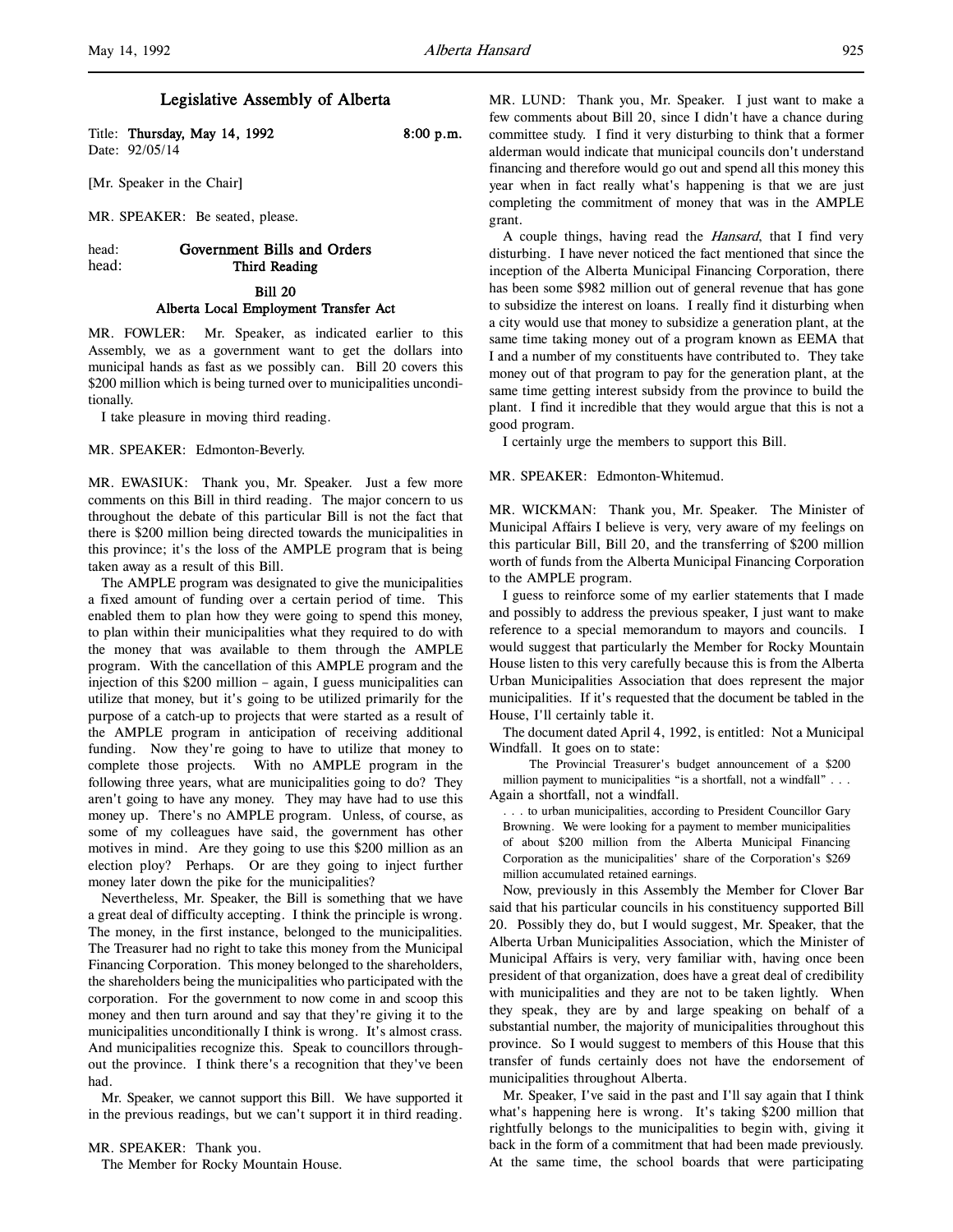shareholders are left high and dry to the tune of approximately \$75 million. It's wrong in principle, it's morally wrong, and it's a slap in the face to those municipalities and school boards who were shareholders in the Alberta Municipal Financing Corporation.

MR. SPEAKER: The Chair takes it that the document that the member was referring to was a voluntary tabling, and perhaps a page would go to pick up the document. Thank you.

Additional speakers, third reading? The minister, summation?

### 8:10

MR. FOWLER: Yes, thank you, Mr. Speaker. There may be Members of this Legislative Assembly who are as concerned about municipalities as I am. There are none that are more concerned, and there are none here that have more experience than I do in municipal government. Therefore, I do not need any lessons on the financial responsibility of municipal governments.

All 400 municipalities in this province must budget in such a manner and where they are forbidden to run a deficit, so they know full well the value of a dollar. From what I hear this evening, Mr. Speaker, I understand there may be votes against us turning over \$200 million to the municipalities of this province by acceleration of the AMPLE program, by giving them \$200 million this year rather than stretching it over three or four more years. I strongly feel and am convinced that the municipal governments of this province will harbour this money well, and their treasurers and their departments of finance will be studying closely how best to utilize these funds for the current difficulties that this economy is in but also with what is to be done over the next few years in mind with respect to the matter as they know. They know, in any case – even if it is not known on all sides of this House – and the municipal governments of this province know the difficult times that we are facing in the province of Alberta now. They know and don't want to see deficits of \$10 billion. They don't want to see deficits any larger than they absolutely have to be, because in the final analysis it will affect them every bit as much as it affects everybody.

I urge everybody on first consideration and second consideration to vote in favour of placing \$200 million unconditionally into the hands of the municipalities of this province.

MR. SPEAKER: The hon. Minister of Municipal Affairs has moved third reading of Bill 20, Alberta Local Employment Transfer Act. Those in favour of third reading, please say aye.

SOME HON. MEMBERS: Aye.

MR. SPEAKER: Opposed, please say no.

SOME HON. MEMBERS: No.

[Several members rose calling for a division. The division bell was rung]

### 8:20

[Eight minutes having elapsed, the Assembly divided]

| For the motion: |           |            |
|-----------------|-----------|------------|
| Ady             | Gesell    | Musgrove   |
| Bogle           | Hyland    | Nelson     |
| Calahasen       | Jonson    | Paszkowski |
| Cardinal        | Klein     | Schumacher |
| Cherry          | Laing, B. | Severtson  |
| Clegg           | Lund      | Shrake     |

| Day                 | Main        | Stewart     |
|---------------------|-------------|-------------|
| <b>Drobot</b>       | McClellan   | Tannas      |
| Elliott             | McCoy       | Thurber     |
| Elzinga             | McFarland   | West        |
| Fischer             | Moore       | Zarusky     |
| Fowler              |             |             |
| Against the motion: |             |             |
| Chivers             | Hawkesworth | Sigurdson   |
| Ewasiuk             | Pashak      | Wickman     |
| Fox                 | Roberts     |             |
| Totals:             | For $-34$   | Against – 8 |

[Motion carried; Bill 20 read a third time]

MR. STEWART: Mr. Speaker, I move that the House now assemble itself in Committee of Supply.

# head: **Committee of Supply**

[Mr. Schumacher in the Chair]

MR. CHAIRMAN: While the committee's coming to order, for the benefit of our guests in the gallery from the Forum for Young Albertans, the Chair would like to advise that the Assembly has now resolved itself into Committee of Supply, which is a committee of all the members. The purpose of supply is to consider the government's budget. The rules of the Assembly provide that 25 days of two hours will be spent studying departmental estimates. Tonight we are dealing with the budget or the estimates of the Department of Municipal Affairs, and the amount of money being considered in that department this year is \$514,177,900.

With that explanation, the Chair would invite the hon. Minister of Municipal Affairs to introduce those estimates.

# head: Main Estimates 1992-93

## Municipal Affairs

MR. FOWLER: Thank you, Mr. Chairman. Five hundred and fourteen million dollars is the number for the Department of Municipal Affairs, and I suspect that if the vote were to reverse itself the next time around, our municipalities would be out \$514 million because that's where most of this money goes.

I welcome the opportunity to briefly review the proposed initiatives and highlights contained in the Alberta Municipal Affairs budget for the '92-93 fiscal year. This covers the operating budgets for both the department and Alberta Mortgage and Housing plus the capital program funded through AMHC. Following my opening comments, I expect that I will receive and be able to respond to any questions that members of the House may have.

This is my first presentation to Committee of Supply in my new capacity as Minister of Municipal Affairs, and it is indeed an honour to serve the people of Alberta in this position, as I have served as both councillor and mayor of one of Alberta's major communities. This experience in municipal government, which included being president of the Alberta Urban Municipalities Association as well as a director of the Federation of Canadian Municipalities, has provided me with a broad insight into the needs and priorities and difficulties of municipalities in Alberta as well as across this land.

Mr. Chairman, municipalities are, by and large, limited to only three sources of income: user fees, property taxes, and provincial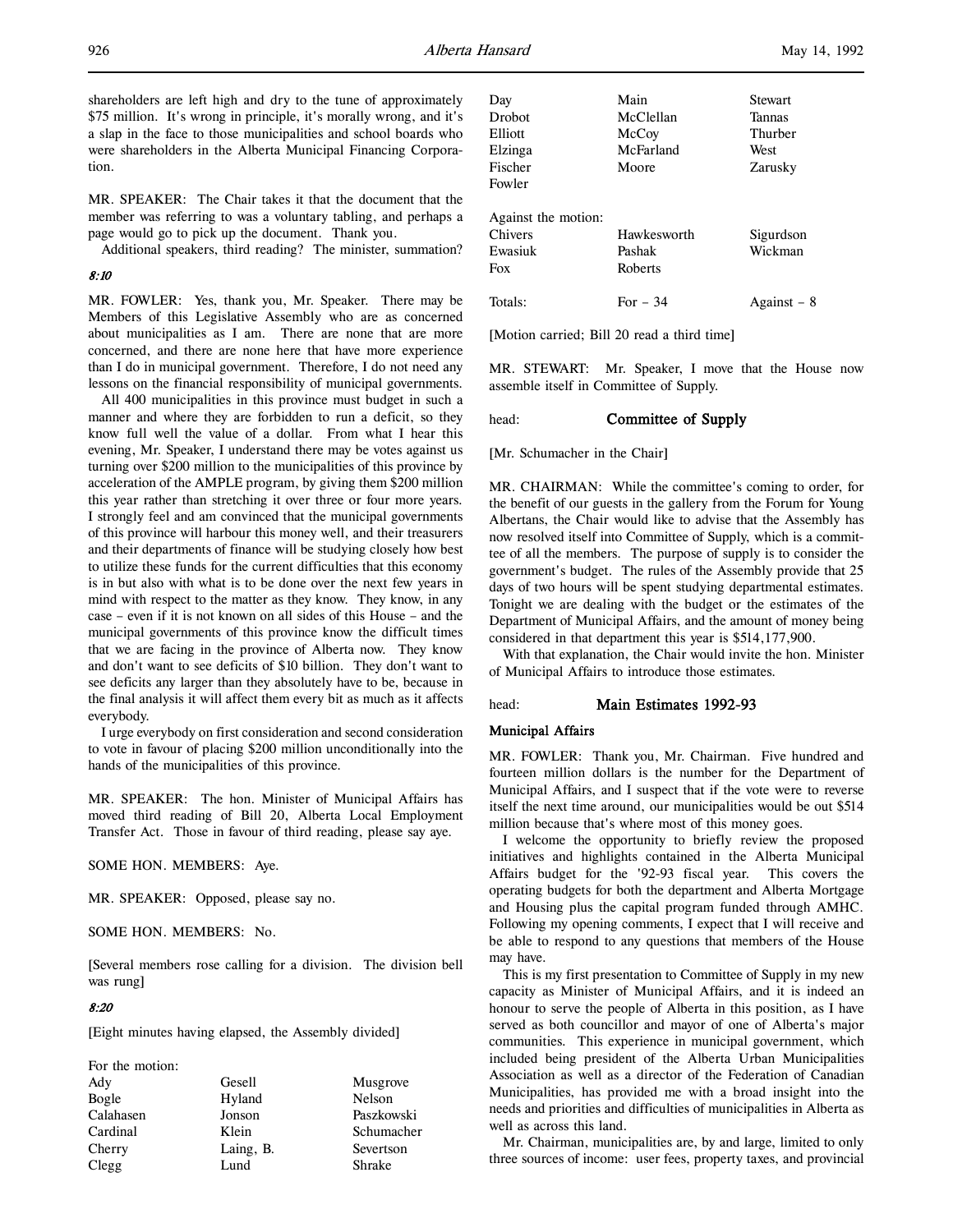grants. This fact leaves them very often in difficult positions in satisfying the needs of their municipal constituents. While it would be truly my desire and, I know, the desire of every member in this House that the province be in a financial position to meet all of the requests and desires of municipalities that have been made in recent years, we are all aware, even all of those responsible aldermen, councillors, mayors, and reeves, and people sitting on advisory boards in the improvement districts, that the fiscal realities of the '90s demand that we allocate our available resources in the most efficient and effective manner possible.

At this time as well, Mr. Chairman, I would like to acknowledge the retirement of Mr. Archie Grover, Deputy Minister of Alberta Municipal Affairs, who, as recognized by the House, is in the gallery this evening, but retiring after 37 years of dedicated service to the citizens of Alberta. Mr. Grover was born in Alberta and joined the department as an assessor in 1955 and during his immediate past 12 years has been deputy minister of the department and made a highly significant contribution to the province, not only during those 12 years but throughout his career. It goes without saying that the Ministry of Municipal Affairs and my staff and all the staff of Municipal Affairs, while they may be sad to see Archie leaving, are anxious to see and hope and know that he will enjoy a semiretirement with less strain and possibly more time for more green grass and sand and the odd water hazard. I want to hasten to add that a man of this ability and a man with this experience and a man with this dedication and commitment to the people of the province of Alberta cannot be allowed to just leave and have no further contact with the department. The truth of the matter is that Mr. Grover will continue to stay on in a capacity as chairman of the Alberta Planning Board and chairman of the Local Authorities Board. He will also play a very special, significant, and important role as we develop the new Municipal Government Act which will be introduced in this session for first reading.

I would like to take this opportunity to formally thank Mr. Grover for his work with the department and to extend to him our best wishes for a rewarding and partial retirement. Thank you, Mr. Grover.

#### 8:30

Mr. Chairman, 1991-92 was a year of major transition for the department as a result of the changes initiated in programs provided by the Alberta Mortgage and Housing Corporation. Effective January 1 this year responsibility and administration of social housing programs was transferred to staff within my department. Resources for this purpose, including funding and staff, were transferred from the corporation.

Mr. Chairman, it is my intention to maintain a continued high priority in the provision of affordable and appropriate housing to Albertans with particular emphasis on the needs of those least able to solve their housing problems. But let us be clear: we all are facing fiscal realities, and it has become necessary to consider a basic structural realignment of our expenditure programs. For '92-93 a very rigorous approach has been taken in reviewing the costs associated with delivering the programs and services within the department. In total, administrative costs made up of manpower funding and related supplies and services show no increase, notwithstanding increased activity over the previous fiscal year.

For 1992-93 our total budget request is \$514,177,900 which is a reduction of 12.6 percent or approximately \$74 million from the comparable '91-92 estimates. This reduction is attributable to the change in delivery of the Alberta municipal partnership in local employment program, or the AMPLE program, a projected decline in program take-up in the seniors' independent living program, and a dedicated approach to efficient administration. In addition to the

\$514 million, under Bill 20 – third reading given just moments ago – a further \$200 million will be paid to municipalities in '92- 93 as part of an accelerated AMPLE payment plan. I will discuss both of these programs further in making comments in respect to each of the individual votes making up Alberta Municipal Affair's budget

I would bring to the attention of the members that approximately 44 percent of the total budget or \$226 million is directed solely to Alberta senior citizens. There should be no doubt that senior citizens in Alberta continue to be a priority of this government.

Mr. Chairman, I would now like to comment briefly on each vote which makes up the departmental estimates for '92-93.

Vote 1, Departmental Support Services. This provides the necessary support to program divisions in the areas of personnel, finance, information systems, and legal services. It also includes my office and that of the deputy minister. These services would be maintained in '92-93 with only a nominal funding increase.

Vote 2, Financial Support for Municipal Programs contains funding support for municipalities across Alberta. Municipal assistance grants which form part of the Alberta partnership transfer program will increase by 2 and a half percent to \$113 million. The Alberta partnership transfer program has been in effect since January 1988 and consolidates individual payments previously made for law enforcement, public transit, operating costs, and municipal assistance into a single, unconditional grant to all municipalities in Alberta. The municipal assistance portion of the APT program is used to offset municipal operating costs and to keep increases in local property taxes to a minimum.

I would draw your attention to the change in the timing of funding provided under the Alberta municipal partnership in local employment program, otherwise known as AMPLE, as also shown in vote 2. To date the AMPLE program has provided approximately \$276 million in unconditional funding over the last six years to local municipal governments. This year, to provide support for job creation by municipalities throughout the province, we will pay out the full present value of the remaining AMPLE payments originally scheduled to be paid over the next five years. As a result of this accelerated payment plan, \$200 million will be provided to municipalities in '92-93 to support infrastructure improvements and increase employment. Bill 20, as I indicated earlier and which received third reading earlier this evening, will provide the necessary funding for this purpose. It is our desire and aim to have as of June 1 of this year, \$200 million unconditionally in the hands of municipalities in this province as well as those Metis settlements which are also eligible for the grant.

Vote 3, the Alberta property tax reduction program, provides assistance to over 160,000 senior citizens who either live in or rent their own accommodation. The senior citizens' renters assistance program and the property tax reduction program are important in assisting Alberta's senior citizens to maintain an independent and rewarding life-style. Funding for these programs has been increased in '92-93 by over 3 percent to approximately \$126 million. I am very pleased to advise that benefits under both of these major programs have been maintained in the '92-93 fiscal year. Also in vote 3 you will note that the property tax reduction grants, which include the school tax credit and the ethnocultural provincial school levy abatement grant, have been reduced to \$99,600. This reduction has been made to more accurately reflect previous take-up in the program. There has been no change in benefits provided.

Vote 4, support for community planning, provides funding to cover the cost of land planning services to those municipalities in Alberta not serviced by regional planning commissions. As well, this vote includes funding for the purpose of providing a grant to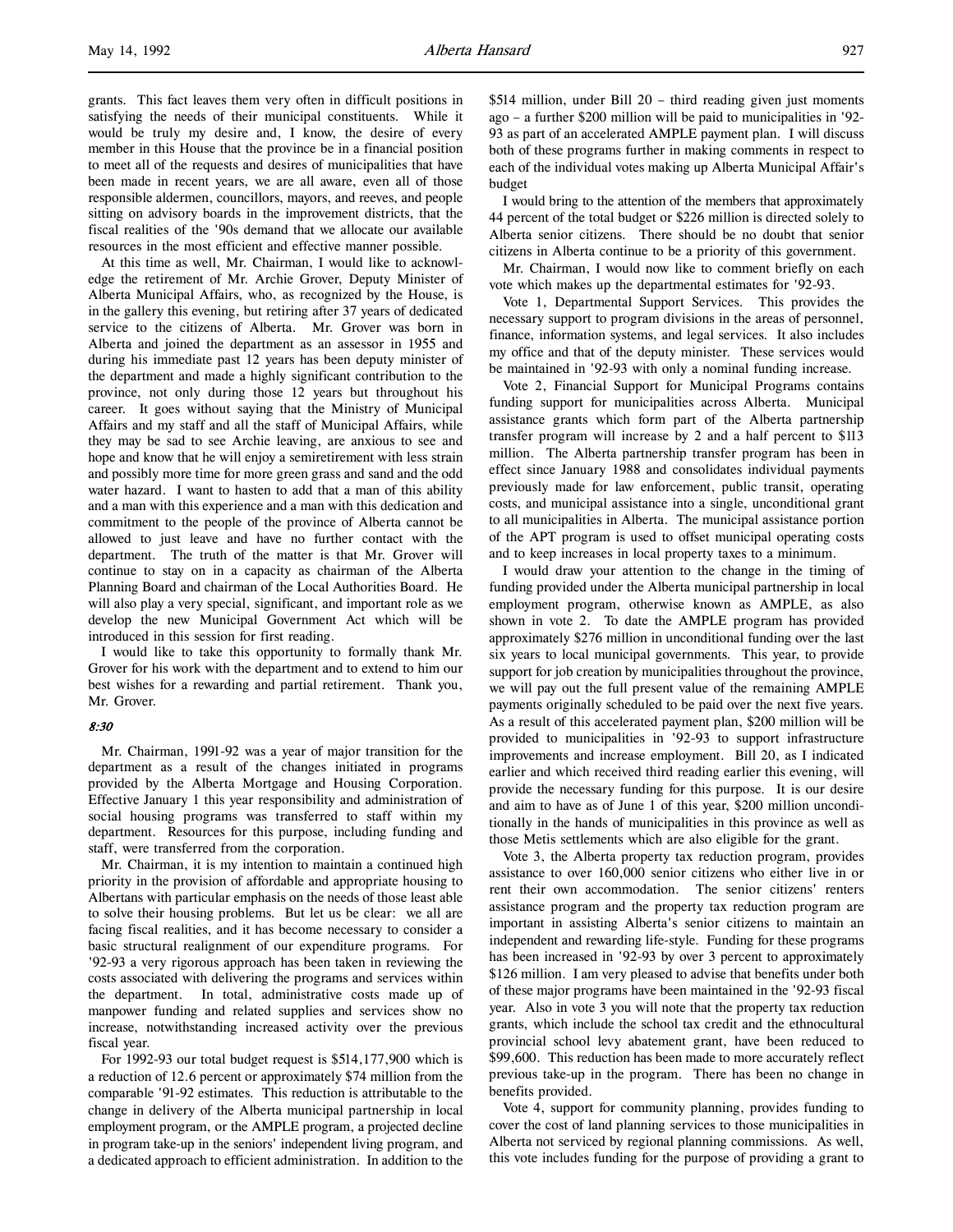the Alberta Planning Fund, which in turn extends funding to the 10 regional planning commissions in this province. This grant has been increased by 2 and one-half percent to \$6,292,500 for '92- 93. I would note that this percentage increase is being matched at the local level through a similar increase in the property tax requisition.

Vote 5, Administrative and Technical Support to Municipalities, provides operating funding for the municipal administrative services division of my department, the improvement districts administration division, and the assessment services division within my department as well. The municipal administrative services division acts as our key contact with incorporated municipalities across Alberta. This division strives to ensure strong municipal administrative and financial skills through the provision of advisory, information, research, and monetary services. It also administers the municipal grant programs in vote 2.

The improvement districts administration division is responsible for providing administrative and technical services to 19 improvement districts covering fully two-thirds of Alberta's geographic area. The improvement districts are unincorporated municipalities which are actively working in a progressive and systematic way towards greater autonomy and local responsibility and ultimately, Mr. Chairman, as fully incorporated municipalities of this province.

#### 8:40

You will also note in vote 5 that costs associated with the administration of special areas have reduced significantly since '90-91. This is as a result of transferring responsibility for payment of management salary costs from the General Revenue Fund to the special areas trust. These costs continue to be fully recovered from the trust.

The mandate of the assessment services division is to support the advisory and monitoring responsibilities of the provincial assessment commissioner and to provide assessment services to over 300 municipalities. To carry out these responsibilities, the division is organized into nine regions with 14 field offices throughout our province.

Vote 6, Regulatory Boards, provides funding to operate the Assessment Appeal Board, the Local Authorities Board, the Alberta Planning Board, and the Assessment Equalization Board. These boards are an integral part of administering key legislation related to municipalities in this province. Total funding for the boards has been held at slightly less than last year's levels. The decrease in this case is primarily due to reductions in travel budgets.

In 1987, Mr. Chairman, the Municipal Statutes Review Committee began its work to prepare recommendations in respect to a new Municipal Government Act for Alberta. Through a process of extensive consultations and discussion, a recommendation for a new Act was presented by the committee in March of 1991. Based upon those recommendations, I will be presenting for first reading a new Municipal Government Act later in this session. This Bill will remain on the Order Paper to permit all interested to comment on the legislative language proposed. Included in the proposed Act is a recommendation to establish a local governments commission. The primary purpose of the local governments commission would be to facilitate the resolution of any dispute or dispute between municipalities by the municipalities themselves. I do not think that we can continue to ignore the negative consequences of major disputes which have arisen between municipalities in recent years. I refer specifically to major problems that have occurred regarding annexation and related compensation, revenue sharing, and other areas of municipal dispute. I am and have been distressed that significant costs are being incurred on these issues when in fact they could and should be settled through negotiation.

The commission that is being proposed would have the power to investigate, analyze, and make findings of fact about the probable effect on municipalities of proposals to, firstly, enter into revenue-, cost-, or tax-sharing agreements between municipalities or any combination of them; two, incorporate a new municipality; three, annex land from one municipality to another; four, change the status of a municipality; five, amalgamate two or more municipalities; and finally six, to dissolve a municipality and initiate or pursue the resolution of a dispute between two or more municipalities. It is my expectation that the municipal governments commission will become an important and very effective mechanism for resolving intermunicipal issues.

Vote 7, Administration of Housing Programs, provides funding to support the administration of social housing assets in Alberta and to fund a number of very important grant programs providing benefits to thousands of Albertans. Overall, for 1992-93 grants in vote 7 show a reduction of approximately \$11.2 million primarily as a result of a projected reduction in program take-up in the seniors' independent living program. This program, which started on January 1, 1990, provides grant funding on an incometested basis to seniors who live in their own homes. It provides financial assistance to low- and moderate-income senior citizen homeowners to repair and improve their homes to assist them to remain living in their own homes for as long as possible. Grants to eligible senior citizen homeowners of up to \$4,000, depending on income and participation in previous programs, are available for repair and improvement purposes. To date under this program 42,295 applications have been approved, and approximately \$43 million has been expended by seniors for home repair purposes.

For 1992-93, \$24,300,000 has been budgeted for the seniors' independent living program. This is a drop from \$34,800,000 budgeted in the last budget year, resulting from a decrease in the number of requests expected to be processed. The seniors' independent living program is the latest in a series of home improvement programs for senior citizen homeowners which began in 1979. Although there have been some changes in these programs over the years, the mandate has remained the same; that is, to assist low- and moderate-income senior citizen homeowners with the costs of repairing and improving their homes with the intent to enable them to maintain a more independent life-style and remain in their own homes longer. These programs have also improved and maintained a part of the housing stock in Alberta and have generated additional economic activity in the home repair and retail sector. To date under the seniors' independent living program and its successor programs, the seniors' home improvement program and the seniors' home improvement program extension, a total of 118,000 applications have been approved, with a total value of \$273 million.

The second largest program in vote 7 is the Alberta family firsthome program. This program provided assistance to approximately 44,000 first-time home buyers in either making a down payment or in reducing the interest payments on the first \$4,000 of their first mortgage, done so in order to make it possible for them to purchase a home. The program accepted applications for those first-time home buyers who took possession of their homes between March 1, '89, and February 28, 1991.

Vote 8, Housing and Mortgage Assistance for Albertans. It is through the Alberta Mortgage and Housing Corporation that the province of Alberta provides social housing and mortgage subsidies to low-income Albertans, senior citizens, and those with special needs. Members will know that on January 1, 1991, the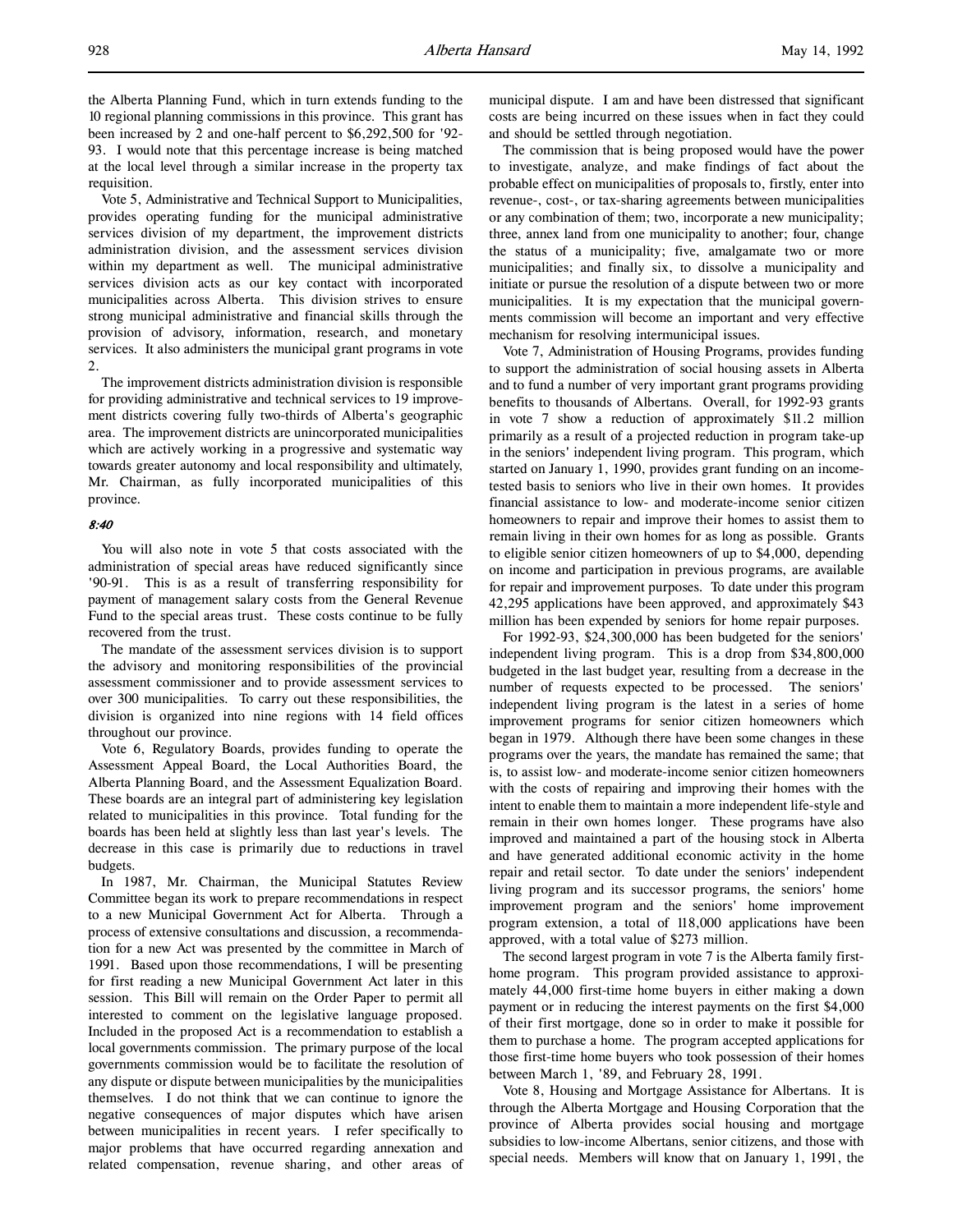responsibility for administration of the social housing programs funded through AMHC was transferred to staff employed directly by Alberta Municipal Affairs. The funding for salaries and related costs for these staff is provided through vote 7. The new decentralized housing organization is made up of two housing divisions, north and south, responsible for the delivery of all housing programs through a network of three regional and 13 district offices located throughout Alberta.

The Alberta Mortgage and Housing Corporation has provided capital financing and co-ordinated construction and provides an annual subsidy contribution on over 24,000 senior housing units in Alberta. This includes over 14,000 units provided under the senior citizens' self-contained housing program, which are fully self-contained bachelor or one-bedroom suites, some of which have units specifically designed for wheelchair users. Under the senior citizen lodge program in Alberta, AMHC has provided capital financing and annual grants to assist foundations with operating deficits. This program provides housing for Alberta senior citizens at affordable rates in both rural and urban Alberta.

The corporation also has been directly involved in the provision of over 15,000 other rental units directed towards low-income Albertans. Over 10,000 of these have been provided under the community housing program which provides subsidized rental accommodation for low- to moderate-income families, senior citizens, wheelchair users, or individuals who cannot afford private-sector housing. Operating deficits for these projects are funded through agreements with Canada Mortgage and Housing Corporation and local municipalities. Local housing authorities are responsible for tenant selection, property management, and maintenance of the unit.

Affordable housing is a priority of this government. With the resources available it is very important that we do everything we can to help those who need quality housing. In '92-93 AMHC will fund the construction of 126 community housing units to be located at: Medicine Hat, 15 units; Edson, eight units; Calgary, 34 units; Edmonton, 50 units; Sylvan Lake, four units; and Lethbridge, 15 units. Repayment or debentures for capital costs and operating expenses for these projects will be shared 70-30 respectively by the federal government through Canada Mortgage and Housing Corporation. The provincial government's share of funds will be administered by Alberta Municipal Affairs.

# 8:50

Two special housing projects under the public nonprofit housing program totaling 14 units will be provided in Red Deer and Lethbridge. AMHC provides capital financing under this program and in conjunction with the Canada Mortgage and Housing Corporation subsidizes the annual operating deficits on a 30-70 basis. Projects are managed by registered private nonprofit organizations under a management agreement with AMHC. These projects are designed to provide affordable permanent rental accommodation for individuals with special housing needs which have not traditionally been the focus of other housing programs.

In '92-93 one project involving 30 units in Medicine Hat will be initiated under the senior citizens' self-contained housing program. Nonprofit sponsoring organizations are responsible for property management and maintenance of projects under this program. AMHC provides capital financing and in conjunction with Canada Mortgage and Housing Corporation provides annual required subsidies on a 30-70 cost-sharing basis. Two lodge additions will be provided in '92-93: in Grande Prairie and in Ponoka. Four lodge regenerations will be started in '92-93: in Grande Prairie, Ponoka, Thorhild, and Claresholm.

The rural and native housing program is a federal program which is used to serve clients in rural areas. Such areas are defined as communities with a population under 2,500. Currently approximately 25 percent of Alberta's population live in such rural areas. Funding for an additional 120 units will be provided in '92-93, and the allocation of these units by region and community will be determined on the basis of need.

The rent supplement program enables the province to make use of the private rental market to serve clients in core housing need. This program has a flexibility to serve most client groups with the possible exception of some special housing needs for individuals. One hundred and ninety-six additional units will be provided under this program and will be allocated to the areas of greatest need. Under the private nonprofit housing program projects obtain their capital finance through financial institutions. Projects which are developed under this program either have their operating deficit cost shared in the same fashion as the public nonprofit units or have their interest rates subsidized down to an effective annual rate of 2 percent. In either case costs are shared on a 30-70 ratio between the province and CMHC respectively. Private nonprofit projects are generally targeted at mentally and physically handicapped individuals and also provide transitional housing for client groups involving women's shelters and youth centres. The '92-93 program provides for 196 units under the private nonprofit program. These will be located at: Calgary inner city, 80 units; Edmonton inner city, 80 units; Barrhead, three units; Edmonton, Handicapped Housing Society, 15 units; Edmonton, handicapped for individual living, three units; Red Deer, Handicapped Housing Society, 12 units; and Westlock, three units.

In total in this fiscal year alone, Mr. Chairman, 509 housing units plus 196 rent-supplement units will be added to our existing program of approximately 40,000 dwelling units provided through the various seniors' and other social housing programs. This continues the major ongoing commitment of this government to assist in meeting the basic housing needs of Albertans.

Mortgage Properties Inc. came into existence on January 1, 1991, as a 100 percent owned subsidiary of AMHC and with a clear mandate as to its role and responsibility to sell all housing, mortgage, and land assets previously administered by AMHC that are not required for current social housing programs. MPI took over an inventory with a total net book value of approximately \$800 million. In its first year of operation MPI sold 221 mortgages to the value of \$270 million, 586 units of residential real estate for \$67 million, and 319 properties for \$11 million. These sales, worth a combined \$348 million, reflected a \$35.6 million surplus above the net book value. In addition, the province has benefited by eliminating long-term subsidies on the sold mortgages. All excess funds from these sales are returned.

That is a brief overview of the programs and specific projects which make up the '92-93 Municipal Affairs and AMHC budget. I would welcome any comments and questions that may be placed in respect to this information.

MR. CHAIRMAN: The Member for Edmonton-Beverly, followed by the Member for Edmonton-Whitemud.

MR. EWASIUK: Thank you very much, Mr. Chairman. Let me say right off the top that I want to congratulate the minister on the very extensive and full representation of his department and the estimates within it. I think it's the first time I've heard such a presentation that really dealt very fully with all the information within the department. I thank him for that.

I, too, want to take this opportunity to extend my congratulations to Archie Grover, the retiring deputy minister. I know that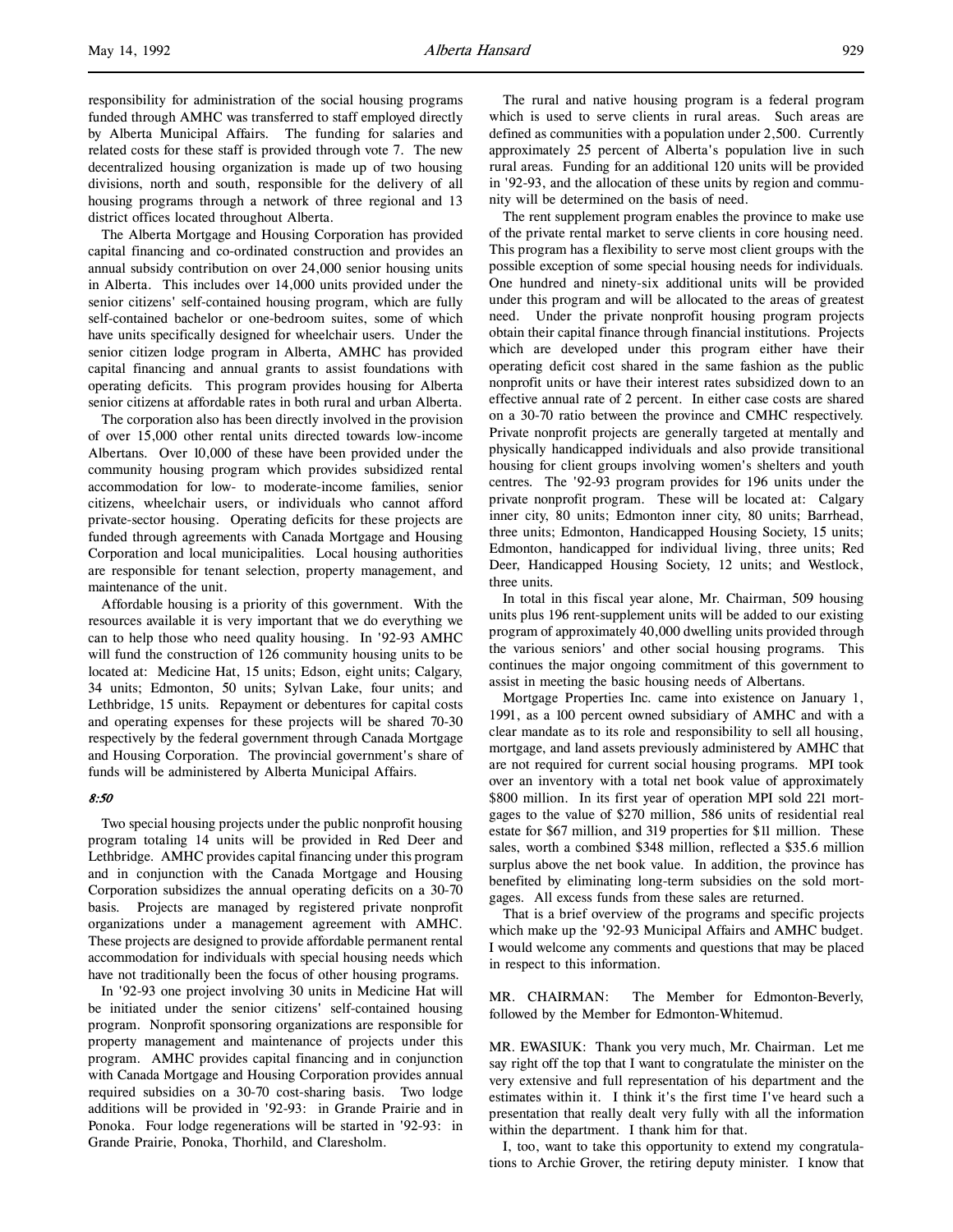while certainly members of the government have known Archie for a long time, I daresay that many of us who are not in government also had opportunities to have dealings with Archie over the years and certainly more recently as Members of the Legislative Assembly. I think I had the opportunity on many occasions to ask for his assistance, and of course always received it, so I too want to wish him well in his retirement. His 37 years of service to this province I think is noteworthy. Again, we wish him well and, as the minister has stated, that in his retirement or semiretirement he will enjoy all the good things he always wanted to do when he did retire. Congratulations, Archie.

Mr. Chairman, the portfolio of the Minister of Municipal Affairs, in my opinion, is a very important one. The minister is indeed the spokesperson for all the local elected officials in the province of Alberta. He is the minister who brings the concern of locally elected officials to cabinet, to government in an effort to make representation on their behalf for the many things that they need and require. Of course, all ministers argue the importance of their portfolio, but certainly I think amongst most of the cabinet the Minister of Municipal Affairs has a major, major responsibility in government. Let me say, and I do so in all sincerity, that the present minister has indeed the qualifications to do that. He has demonstrated that over the years as a mayor and as the spokesman for the AUMA. I respected him during those years, and I certainly have no reason to change my opinion at the present time. However, we may not always agree on certain issues. That aside, I think there is respect for the knowledge from where he comes.

Mr. Chairman, I want to make some comments relative to some of the votes. I daresay that the minister in his opening comments has really perhaps to some degree responded to some of the questions I may have had. However, I do want to ask a number of questions. I also want, in a final analysis, to perhaps reflect and talk about some of the areas that I hope are taken in the way that I present them: as constructive assistance and as a spokesman from the other side perhaps hearing other thoughts from people from the local areas, local elected officials who have spoken to me. I want to bring this to the minister's attention in the hope that it's taken in the vein that it's presented, not as criticism necessarily but hopefully as a form of some constructive suggestions.

#### 9:00

I want to skip right on through to vote 4, only to say that over the years I have had the experience of having to serve on a municipal Regional Planning Commission. Indeed, I think they provide a good service, a needed service to those whom they represent, and I'm glad to see there is a slight increase. I hope it's going to be reflected in them being able to carry on the responsibilities that they do with that small increase. At the time when I was there, I remember many cuts were being made. In spite of the growth in some areas, particularly in the Edmonton municipal area, cuts were necessary, and there was a major concern. I believe that's stabilized to some degree at the present time and that some increases will help them to continue to carry on the very good job that they do.

I then want to skip right on through to vote 7, which is really primarily the big area, in my opinion, that I have some questions on. I will be dealing with both the estimates book and the supplementary book as well.

Mr. Chairman, I know the minister has spoken to Financial Assistance for Housing, and I thought he attempted to rationalize some of the things that were done. Certainly I agree with that. However, I see in vote 7.4.3 of the supplement book where there is a significant decrease in the spending for the Home Adaptation Program. While I know that to a large degree this is spent for

seniors, it's spent for other populations as well, and I believe that there is a major need in this area. My experience has been that many people who maybe require an adaptation program for a home now or foresee one in the very near future often don't get it. I think it's important that this program be expanded to ensure that those that want to live an independent life in spite of perhaps having a handicap or disability of some form be able to live a normal life-style. I think the Home Adaptation Program should provide that for them. I know there may have been a bit of an overview in the minister's presentation with this information; he may have tried to explain it, but I may have missed it.

In 7.4.5, the Seniors' Independent Living Program, again I think the minister spoke to this one at length and rationalized what is happening here. I'm a little surprised. I realize this is a demand-driven program. I'm a bit surprised to hear that there is a decline in the demand when in fact the population is aging. I was under the impression that there would be an increase in this area rather than a decrease. So perhaps the minister may want to respond why that is, or his assumption why that is, although to simply say it's demand driven might well be the case. I just had some difficulty believing that in fact is the case.

As well, 7.4.10, the Seniors' Home Improvement Program, Mr. Chairman: is that being phased out? That's being phased out, and it's being replaced by the Seniors' Independent Living Program; right. So that's what's happening there. Okay.

Also, Mr. Chairman, I want to speak to vote 8.2.3, Rural and Native Mortgage Program. I see there is no increase there at all, and I believe that again there are needs that are occurring in rural communities, particularly for the senior people in rural communities. Many of the seniors still want to be able to live in their rural settings but because of age and other things are forced to go into institutional situations like lodges and so on. I'm wondering whether this program is applicable to providing the kind of housing for seniors in rural Alberta that would accommodate them. Also in vote 8, on the Social Housing – this, of course, deals with 8.1, providing lodge accommodations for senior citizens. I think this is a very good program and is serving the seniors well, but I believe there are shortages in this area. I understand the minister has stated there is going to be some new facilities built, but I'm not sure they're going to meet the requirements.

I also note that those that qualify to be in a lodge do not require day-to-day medical supervision. Mr. Chairman, I'm not sure that this applies particularly to this vote, but I wanted to make the comment that age levels of many seniors in our lodges are getting greater and higher, and many of the people that are there in fact do require some medical assistance. In some cases they would perhaps be best accommodated in a nursing home. However, again there is a shortage of space and a waiting list for nursing home placements. Therefore, many residents in our lodges are, in fact, at the stage where medication is a requirement on a regular daily basis. The staff in the lodges are not qualified, and if they are administering medication to seniors there, perhaps they should not be doing that. We may have to look at the operations of lodges from when they were initially started to where they advanced to today. I still think we maintain lodges, and perhaps the age category is okay. I think we may have to look at our staffing and see the qualifications of the type of staffing we have in those lodges.

That applies to the nutrition of our seniors who are living in lodges. I believe we need to perhaps have nutritionists on the staff of the foundations that operate these lodges to ensure that the type of food being served to those people, who are, quite often, in their 80s – I think their diets are important. They can't simply be fed what they were fed when they were 65. I think there is a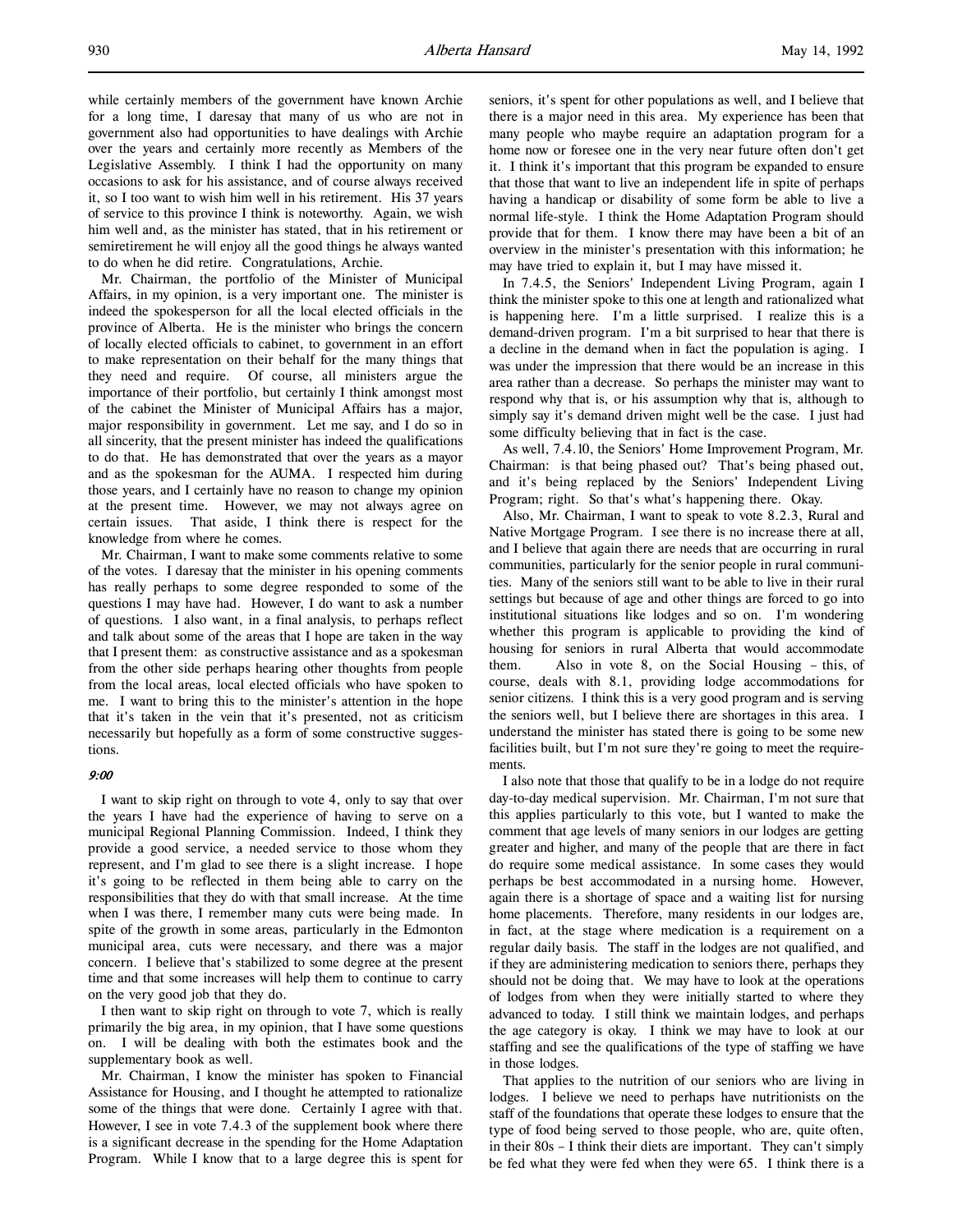l,

need to look at the staffing of those lodges to meet the requirements of the aging population in the lodges.

I also note that under Social Housing there's a provision that: provides rent supplements for eligible tenants, with rents geared to income, in private sector rental accommodation, government-owned properties or [federally-owned] co-operatives.

Mr. Chairman, the thing that I think I'm noticing happening, and particularly with the implication of MPI into the market, where they're selling off many of their units, some people in those units cannot purchase the unit and are required to relocate. There is more and more difficulty for people on a low income to in fact rent adequate and proper accommodations. To some degree I think the private market is excluding numbers of people who should continue to be accommodated in the units that the Alberta mortgage corporation had and now where the MPI are operating.

### 9:10

Particularly, I believe, they have a time frame they've set for themselves. They want to get rid of all the units in a particular time frame. I think they've escalated that time frame to the extent where we're creating difficulties for the individuals who are in those units now. They can't find new accommodations, and they're forced – again unfortunately, I believe – to some degree into being accommodated by landlords who are running substandard housing, I think people we generally have referred to as the slum landlords. We're forcing many of the people from those facilities to be accommodated in substandard housing. I think that I would like to see the MPI program perhaps even put on hold for the time being until a catch-up occurs in availability. The vacancy rate is such that there is enough flexibility for tenants to acquire a facility for renting rather than being forced to move from one of the Alberta Mortgage and Housing Corporation housing complexes and into the free market, which they can't afford.

Mr. Chairman, those are some of the comments I wanted to make on the estimates for the department. As I said earlier, I wanted to speak about some of the kinds of things that have been brought to my attention that I felt I should bring to the attention of the minister and use this occasion to do that. I'm sure that the minister might well be aware of many of the things that I'm going to say. Obviously, he has his ear to the ground, has traveled throughout the province and has talked to municipal and town councillors and so on, so I'm sure he's aware of some of these things.

Probably the major concern that municipalities have, it seems to me, is that they feel there is a downloading occurring as a result of action taken by the provincial government. Just to perhaps cite some of the things that they are suggesting has occurred to them and that they are identifying as downloading.

The imposition of the safety code inspections, the cost that has created for municipalities: at one time the provincial government was able to provide those; now municipalities are required to do that.

The ambulance service: they're certainly concerned about the standards that are being suggested that ambulance operators should have. The number of people on a vehicle is a major, major concern to municipalities and towns. They think that is a cost they cannot bear and feel that they've been able to in many cases operate jointly with other towns, with the countermunicipality and have been able to provide adequate ambulance service. The imposition of the plan the government has: they're frightened of it, and I think they're concerned about it.

In fact, the department of transportation has downloaded on the municipalities little things like the requirement for a lighted intersection. The transportation department is prepared to install the light, but they would charge it to the town, when in fact it's a highway light and really should not be the responsibility of that particular town.

The FCSS in social services is also, they believe, a degree of downloading on the municipalities.

Conditional grants are a problem. I know this has been on for a long time, and I know that the government has been moving towards more and more unconditional grants, but there are still municipalities that feel that it's a problem for them. They have to do with the dollars what they're provided to do rather than doing what they feel is more necessary.

Small-town councillors can't afford specialists and help. In fact, in almost anything that they do, they don't have the proper specialists in their towns and on their staff, so they have to always get specialists like fire and safety inspectors and even psychologists. All those things that are required in the communities normally should have been provided by the province, but now the municipalities are expected to get those.

Strangely enough, there's a feeling that a village council's issues are treated with less importance because of their size. There was an expression that they felt that somehow, because they're not a large municipality or a larger town but a small village, importance wasn't placed on their issues as if they were perhaps larger.

There's a concern about shortage of provincial services such as health unit nurses and social workers.

A major concern to them was the decline in the PEP and STEP grants. Those are very important to the smaller municipalities because they in fact were able to create some recreation jobs and use STEP and PEP during holiday relief and so on. So it was a major concern to them.

Basically, they are saying that they just cannot raise taxes. Citizens in the rural areas and small municipalities simply cannot pay more taxes, and on a number of occasions they talked about a tax revolt. I'm not sure what that meant, but this is how they feel about it. In fact, the town of Boyle mentioned to us that they have people between 50 and 65 years of age who cannot afford to pay local taxes. These are considered as rural Alberta working poor. These are the sort of rural poor in Alberta. These are the folks that are in that age category.

Another major concern is particularly because of the inspection costs that municipalities are concerned with because of downloading. This may eventually cause a liability lawsuit against a municipality because they may not be able to carry out the proper inspections.

They are concerned about the depopulation in their communities. Young people are leaving communities for good. In fact, they leave, and if they get a facility like a hospital built in their community, they can't be recruited to come back to their community. They generally lose them forever.

In the Rycroft area of northern Alberta they felt there's only one young farmer that was in the position to take up farming. Of eight or nine families all the young people have in fact left. They've given up on farming and have moved away, so there are only a few people around to farm. The MD of Smoky River had a 70 percent loss in population, a major concern that they are in fact losing and they are declining in growth. In the last 10 years there has been a zero percent growth in the town of Westlock.

It's those kinds of things, Mr. Chairman, those concerns that our rural municipalities have, our rural councillors have. I thought it would be fair to bring these before the minister today and advise him that there are those concerns. As I say, he may well have heard all of these before. I think it's important; I wanted to bring them here again tonight.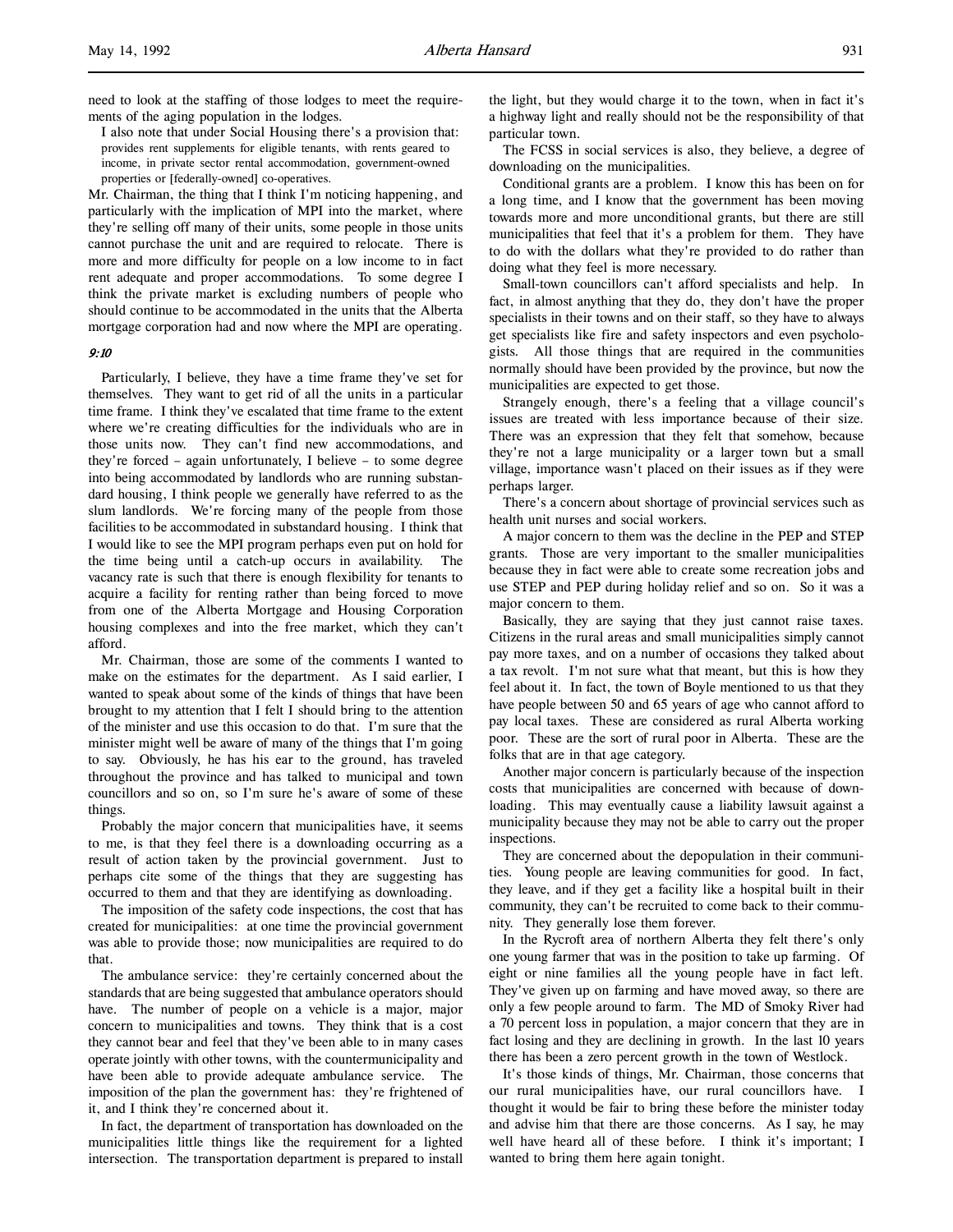Somehow there's an impression that there is not equity in dealing with councillors. I believe that a former minister, Mr. Speaker, when he was here, in his presentation to one of the conferences, said something to the effect that those who know how to play the game will get the funds. I'm not sure what he said. So the small communities are saying to us: we really don't have the opportunity and the ability to travel to Edmonton to lobby the minister, the government, and so we have an equitable disadvantage when it comes to larger municipalities. It's those kinds of things, Mr. Chairman, that I thought I wanted to bring to the minister. I know there is one other one.

### 9:20

Probably the highlight and probably the most significant thing that they said to me that I thought was important was that governments don't need to take fancy trips. "Just come out and visit us, listen to us, and see what our problems are." That, I'm sure, in a capsule is really what needs to be done.

I want to close with those remarks, Mr. Chairman. I thank the minister again for his very structured presentation to us this evening, going through the votes one by one. I appreciate that he took the time to do that. It was informative, and it certainly helped me in looking at the estimates and understanding what was in them. As I say, many of the questions that I had were in fact answered in his initial presentation to me.

Thank you.

### MR. CHAIRMAN: The Member for Edmonton-Whitemud.

MR. WICKMAN: Thank you, Mr. Chairman. I'd like to add my comments on the budget for Municipal Affairs. Let me begin by first passing on my congratulations to Archie Grover. I can't see if he's still up there because he's at a particular angle that I can't see from here. Assuming he is, I congratulate him for his many, many years of dedicated service to the department. I think Archie Grover illustrates that within any bureaucracy – and at times the bureaucracy does tend to get blasted, particularly by the public. I've seen it at city hall over my nine years there. In the public service, in the civic work force, there are many, many individuals that are dedicated to doing their jobs, dedicated to ensuring that the services delivered to the public are done as efficiently, effectively as possible. Archie Grover, in my opinion, is one of those individuals that fall within that category.

Mr. Chairman, I'm going through the positives first here, and another positive aspect is that the minister has in his administrative portion in the budget illustrated a hard-line approach. He's illustrated an approach that he's got his costs down. He's recognized that it is difficult economic times within his own office, and he's demonstrated restraint. As an individual I do find this particular minister very, very responsive not only in his present portfolio but in his previous portfolio of Solicitor General. Whenever I had any constituency problems that I had to bring to his attention or to the staff in his office, I was always welcomed in there and every attempt was made to resolve those problems. For an opposition member that type of approach is very, very much appreciated.

Now that we've gotten the positives out of the way, let me kind of tackle the budget, because as much as I may praise the minister as an individual, there is that expression, "You run with the dogs; you get the fleas." I think that collectively demonstrates a point that I'm trying to make: that this government is off in terms of priorities and directions.

Now, getting onto the budget specifically, I had made reference earlier, in third reading of Bill 20, to the document from the

AUMA which addressed specifically that \$200 million transfer. There are other portions to that document that I want to make reference to and I'll table as well. The Alberta Urban Municipalities Association have done a good job of documenting their information, and they've listed the budget highlights in the minister's department from their point of view. They show the positives, and they show the negatives. They show the positives being like the library grant, the grants in lieu. Now, some of these do not fall directly under the minister's responsibility, but because they affect municipalities they are classified in here. Then there are the negatives like the cutback in the CRC, the community facility enhancement program has come to an end, the transportation cuts, and so on. In any case, in your calculations they see the positives as being \$8 million, and they see the negatives as being \$52 million. In other words, they see a decrease, with the impact to municipalities in terms of grants for this one year alone being in the neighbourhood of \$43 million. That's \$43 million. Now, if you exclude the CFEP – and possibly there is some ground to exclude that because that was announced as a three-year program – it is still a decrease of over \$10 million, and that is substantial.

Then they go on in their document and they highlight the point that I've always tried to make about the downloading onto the municipal governments, who are in the most difficult spot when it comes to delivering the services and getting revenue because, let's face it, they are dependent to the largest degree on those revenues that come from the property tax base. They've listed – and this comes from the Alberta Urban Municipalities Association; it's not something that we in the Liberal caucus have made up – what they call the top 12 programs: for example, the municipal debenture, the grants in lieu, the family and community support services, CRC, so on and so forth. They show how in 1989-1990 the amounts of dollars involved were a total of \$638 million. In 1990-91 it went down to \$616 million; the next year, down to \$578 million; this year, down to \$508 million – a constant pattern of decline over four years: less, less, less, less going to the municipalities. The municipalities of course then have to bear that burden, and it is a tremendous burden to them because their sources of revenue are so limited. So I will table this document for the benefit of all members of this House that may want to look at it a bit more carefully.

Now, getting into some of my own notes, some of my own research on the budget, there are some points that I want to make. I've made reference to the Minister's Office showing restraint. I've done that before. We see in vote 7 a decrease of 13.5 percent. In vote 2, Financial Support for Municipal Programs: down 27.4 percent. Those two things by our calculations mean a reduction in employment opportunities of 160 jobs.

We see in vote 5, which to me again is kind of startling, because I asked these questions of a previous minister when I was responding to the Minister of Culture and Multiculturalism, these little footnotes on the budgets that say, "Payments to MLAs." Here in vote 5 it shows \$20,000 in Payments to MLAs. I'd like to have a better understanding of who this \$20,000 is going to. What type of government committee is there under Municipal Affairs where an MLA – some MLAs, whatever – is paid \$20,000? I don't believe that would represent a portion of the dollars that the minister would receive in that I would assume that those dollars are in his particular budget.

We go down the list and take a look at vote 2. In the Alberta municipal partnership program we see a cut. We see that program zapped. Certainly there is the transfer of the \$200 million, but by and large the program is zapped.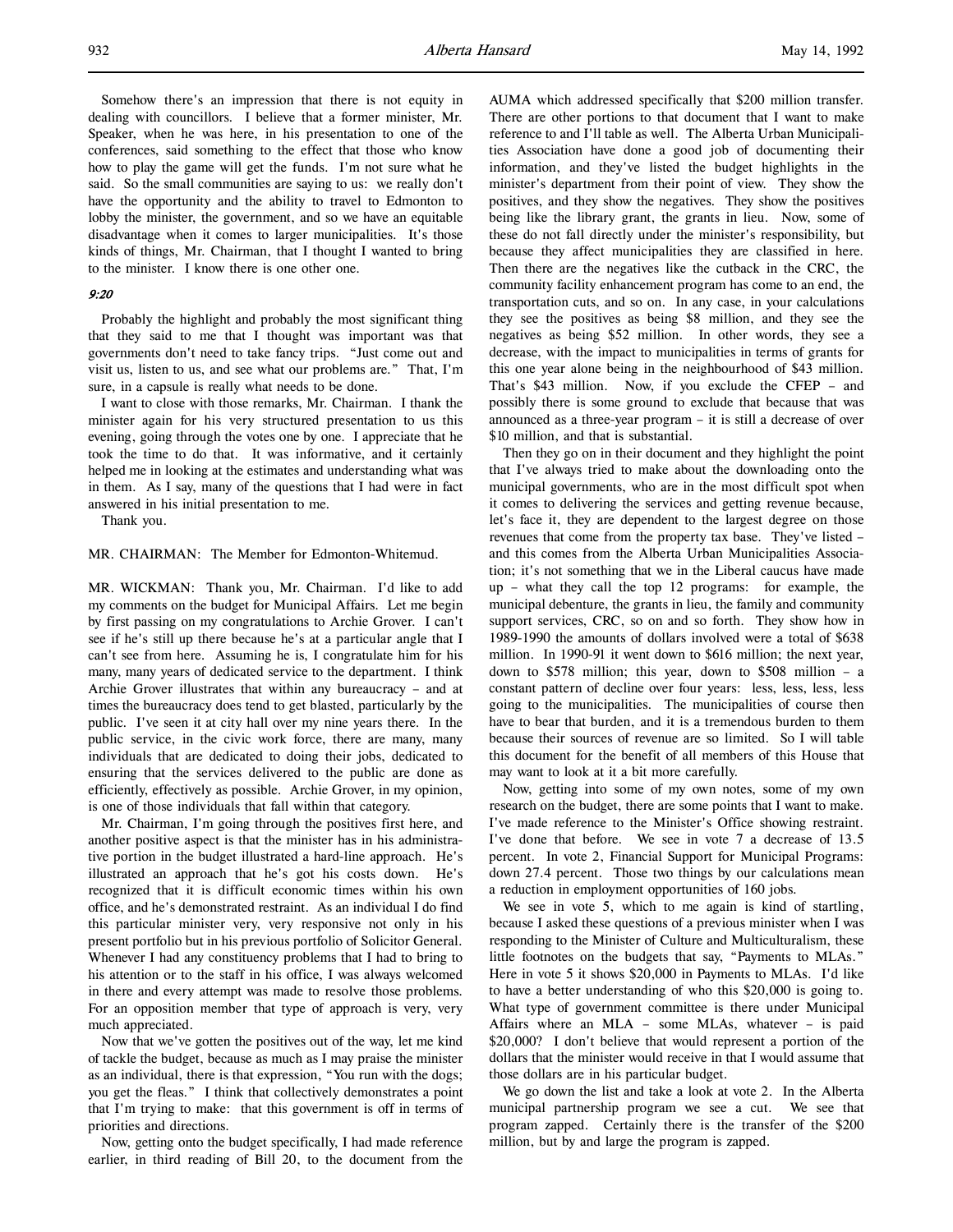# 9:30

l,

We see – not referred to directly in this budget, but there is an impact from the minister's point of view because of the tremendous impact on municipalities – the CRC program: gone. Now, there is indication by the document that was leaked to us that the minister of culture is coming up with some type of program that is going to be a public relations exercise for the provincial government. I would hope there is going to be some benefit to the municipalities and not just tons of dollars spent to build big signs and cheque presentations and all that stuff that has been learned so well by some of the minister's colleagues.

I have a number of questions that I would like the minister to address. First of all, when we look at the AMPLE, look at the commitment that was made, and look at the rejoicing when the AMPLE was introduced in, I believe, 1986, with the benefits to municipalities in terms of infrastructure, the benefits in terms of providing jobs at the local level, it was tremendous. There was a tremendous reception to it. Why the government would announce that the program has come to an end and they're going to take dollars from some other area . . .

## Point of Order Factual Accuracy

MR. MAIN: A point of order, Mr. Chairman.

MR. CHAIRMAN: The hon. Minister of Culture and Multiculturalism is rising on a point of order.

MR. MAIN: I don't have the citation . . . [interjection] Thank you; 23(i). I'm referring back to this afternoon's admonition to the House by the Speaker with regard to a conflict between the Member for Westlock-Sturgeon and the Minister of Public Works, Supply and Services. During the Speaker's discourse to the House, the Speaker mentioned that each member must be certain of the veracity of the statements which he's making to this House.

The Member for Edmonton-Whitemud is referring to a draft document as if it were a government decision. He continues to do that in his interviews, and he's doing it again in debate in the House. The piece of paper to which he refers has been completely discredited. It is not a government decision nor is it the framework for a government program. It has nothing to do with decisions made by the government. It is merely a proposal written by someone, and the member continues to refer to it as a document with some level of credibility. I refer him to the Speaker's admonition about the veracity of statements made in the House, and I wish, Mr. Chairman, that you would admonish him likewise.

MR. WICKMAN: I thought the minister who just rose on that supposed citation was in the House this afternoon when I demonstrated that a so-called draft proposal was incorporated in the budget. Doesn't the minister listen? An effective role of opposition, Mr. Chairman, is to discover these foolish proposals, focus some attention on them so that the minister responsible will do away with that. The minister has made a statement now that he's going to do away with that foolish draft proposal that was there. So I feel that from our point of view we've done our job very effectively in exposing this foolishness, with the minister getting up and saying he wants no part of that, and that's good. That shows that the parliamentary system occasionally does work.

### Debate Continued

MR. WICKMAN: Back to AMPLE, Mr. Chairman. I would hope that somewhere down the road there would be some indication –

and possibly the minister could respond tonight – that there is some intention to bring the AMPLE program back, to at least take a look at it.

I want to take a look, Mr. Chairman, at the question of vote 7 again, Administration of Housing Programs. Vote 7.4, Financial Assistance For Housing: down 18.9 percent. During a period of time when affordable housing is so difficult, during a period of time when there is such a shortage of available housing for people that are having extreme difficulties, why is it down 18.9 percent?

Then I look at vote 8, Housing and Mortgage Assistance. Now, we know that the program that provided – what was it called? The Alberta family home purchase program, which was eliminated, and it was good that that was eliminated, because that again was one of these programs that did not necessarily provide assistance to people that needed assistance; it provided some to them and some to people that didn't. Nevertheless, Mortgage Subsidies are up 13.8 percent, and I don't understand why that would be up 13.8 percent.

Okay; some other questions. I had raised in this House during question period – and the minister responded that he would do something about it – the rental subsidy program. It was brought to our attention the number of people on the waiting list and that there are vacant units. People are caught up in a bureaucratic process, and it's not the minister's fault. It's here, it's the way the program is being delivered, but the minister has to give some direction. He has to assume responsibility for the direction it's going. In that bureaucratic process I talk about is the situation that one can go out and they can find a unit which qualifies under the program. They themselves qualify. They go to the department, and they're told, "Sorry, you've got to go at the bottom of the list." Of course, going to the bottom of the list eliminates any possibility of them ever getting that unit, so I would like to see some balancing of the program recognizing that. Let's not have any of these units sitting empty if there are people that we know are there, people that will take the initiative to find them.

I had one, Mr. Chairman, phone me today that really, really hurt. He's going to send me a letter which I'm going to get over to the minister, and I hope the minister would take a look. I'm not sure there's a solution, but this involves what's known as coach homes. There are two wheelchair units there; they are ramped. The person that manages it is prepared to allow them to be part of this subsidized program to provide housing for a couple of individuals or families where a member may have to use a wheelchair. But because there is no agreement there between the property owner or the property management company and the department of housing, of course it's ruled out. I realize it's a touchy one, but if there's some way that we can accommodate individuals to put them in the type of housing they need – we know that housing is there, but again the program doesn't allow for that flexibility. The program is meant for people, and we've got to recognize that these programs are always paid for with peoples' money, so they're Albertan programs; they're not like our programs. We've got to make them as flexible as possible. We have to address them in such a way that they're responsive, they're flexible to meeting people's needs.

Now, when we talk in terms of program delivery, I would hope that the minister, being fairly new to the portfolio and following the footsteps of a minister that there was a great deal of respect for – in that particular portfolio for Municipal Affairs that he was responsible for, I know there was some attempt, some initiation to co-ordinate programs at the municipal level. I can recall, Mr. Chairman, that in the first year that minister sent out an extensive questionnaire to all the alderman, all the reeves, all the elected municipal representatives throughout Alberta, and it was very well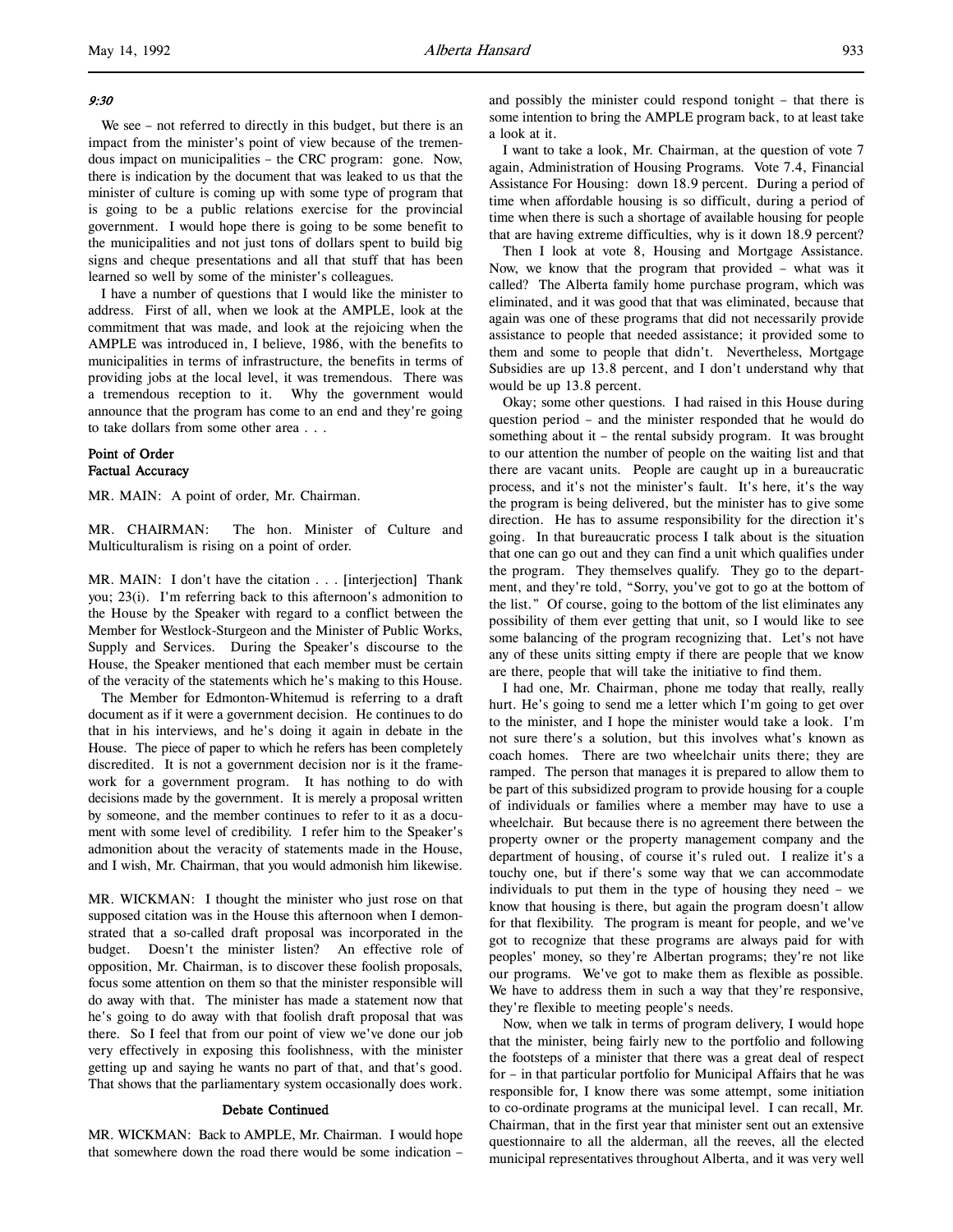received. I had a lot of phone calls from elected representatives saying, "Look, you're in opposition, but you've got to pass on to that minister that he did a good job doing that, because we like to provide that input." That, however, was the last questionnaire that I got wind of, and I'm not sure what happened to it or if it helped in streamlining the department to co-ordinate the services a bit better.

Also, the question of monitoring these subsidized programs to ensure that there is no abuse. We can recall that a year or a year and a half ago the Member for Medicine Hat, by no fault of his own, somehow got caught up in this bureaucratic jungle when the monitoring wasn't there. He innocently found himself in a unit that was subsidized. That a cabinet minister could find himself in a unit that was subsidized would indicate that there is something in the program that wasn't monitored properly.

### 9:40

I also want to ask a few questions – I've talked in terms about the off-loading to the municipalities. I want to know: what does the minister intend to do about it? What does the minister intend to do with the soon to expire CHIP and MAP rent control agreements? What impact are they going to have on rental units and subsidized housing being evaluated? Are studies done in that area, and if so, are they public? The minister would certainly be aware that there was a great uproar when the electoral boundaries draft was brought down and the question of the urban/rural ridings being combined. I know the minister of culture, for example, held five town hall meetings in the southwest. I believe four of them were in Edmonton-Whitemud, and I thank him for paying such good attention to the people I represent. We always appreciate that little bit of help there, because occasionally we all need it. In any case, the point that . . . [interjection] I might even come to your town hall meeting on May 20 in Edmonton-Duggan, right in the heart of Whitemud. Mr. Chairman, I would certainly like to know if the minister had the opportunity to make a presentation on behalf of the municipalities to the commission, expressing his concern.

The five-year funding framework. That's something that is very, very dear to our hearts, that municipalities as well as school boards and hospitals should have some idea of what's expected in the next five years so they can do their budgeting in such a way that it's got some sense to it, rather than programs chopped midstream or reduced in midstream like we saw with the transportation grants.

The partnership thing. We've all talked about it. The minister recalls when he was president of the AUMA how we cried out for a partnership with the provincial government, and that cry is still there. They want to be a partner. We should be a partner with them.

The question of grants. Some grants are unconditional; some have strings on them; some are very specific. I would think, Mr. Chairman, a really, really bold step would be to calculate all the grants that municipalities get on a per capita basis and just say: "Look, we're going to give you people X number of dollars per capita. You decide if it should be spent on this, this, this, or this." Nobody knows better than local elected representatives as to what their community needs. They can best determine should it go to policing, should it go to libraries, should it go to roadways, should it go to employment, should it go to day care. Nobody knows better than those people, and the minister himself, I'm sure, will verify it.

Now we've got this member standing. Every time somebody stands, I get paranoid whether it's a point of order. Point of order? No point of order.

I also want to make reference to the central assessment and the concerns that are expressed in some municipalities about possibly tax sharing, sharing some of the tax revenue to offset the impact on that municipality that has a number of social programs, public facilities, and so on.

The annexation process. We saw what happened in Strathcona, Fort Saskatchewan. The annexation process has to be reviewed, and we have our candidate out in the county of Strathcona who is assessing that. He's going to come out with a new proposal, but I would like the minister to also look at that too, because there's got to be a way to eliminate the bitterness it causes. The former mayor will remember what happened out in St. Albert when the city of Edmonton tried that massive land grab. I was one of those individuals that didn't support that because I respect the right of those municipalities to govern their own destinies.

Family and social services, in terms of inflation, has gone down. In terms of the CRC, what is the future of it? The minister of culture may somewhere down the road respond to this one. What is the future of the CRC? Is it going to be replaced by this other program? What about the Municipal Government Act, the new one? Is that coming forward? Has the minister committed to set up annual meetings with the AUMA and the AAMD and C?

Subsidized housing. I talked about that. There is a need for some type of local or centralized registration so citizens that need housing know one place to go where they can get information rather than having to run around to various departments.

The last point I'm going to make, Mr. Chairman, because I'm going to be running out of time here and I know the minister of culture is anxious to get up and give a little spiel here as well, is going to dwell on the question of constitutional rights for municipalities. Here again is an area that the minister would be very, very familiar with: the fight by the FCM, the Federation of Canadian Municipalities, to be included, to have a right constitutionally to be recognized as a level of government. What has the minister done to convince his colleagues, in particular the Minister of FIGA, to propose that to the federal government, to convince the federal government that the municipalities have the right to be included, to be recognized as part of the Constitution so that they are recognized as a level of government equal to other levels of government?

There is no such thing as a senior level of government. Those people are elected like we're elected. They do a job. We do a job. We all attempt to represent constituents that we feel want responsive people. They have a particular role, we have a particular role, but it still boils down to us being equal. I used to resent, when I was a member of a municipal government, when members of the staff would come forward and talk about the senior government. We eliminated any reference from all documents at city hall to senior government because there is no such thing as senior government.

Mr. Chairman, on that point, before somebody goes to sleep over here – hi, Gordon – and to give other members the opportunity to speak and the minister a chance to reply, I'm going to conclude. Anything the minister can't answer tonight, I would certainly appreciate a response from him further down the road, and I'm sure he will provide it.

Thank you.

MR. CHAIRMAN: The hon. Member for Cypress-Redcliff.

MR. HYLAND: Thank you, Mr. Chairman. A few comments tonight on Municipal Affairs. I should, firstly, add my congratulations and thanks to the retiring deputy minister, Archie Grover, whom I've known for a number of years, and wish him the best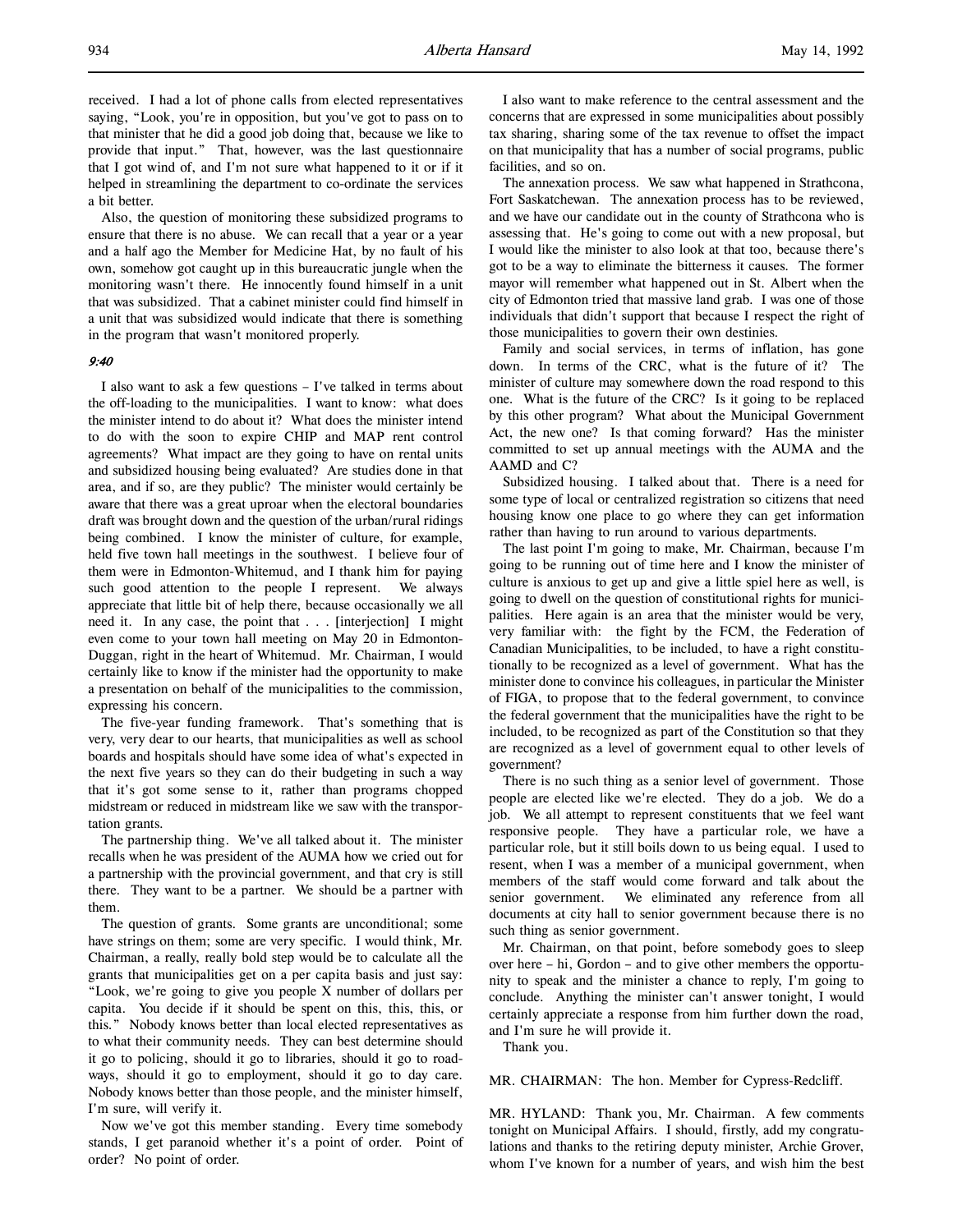in his partial retirement. The big thing would be to see Archie really retire, and I'm glad to see that he's still sticking around partially to give us his experience in the department, working from the bottom up. I'm not sure if there are many jobs in that department that Archie hasn't done himself, except maybe now try to run his new computer that sits beside his desk. I don't know if he's mastered that or not. Other than that, perhaps everything else.

Mr. Chairman, we talk about partnership; we talk about communication. All I can do is speak for the municipalities in my area. I have worked together with them, and one of the things that we did together was the community facility enhancement program. We worked together with the community to deliver that program. I know that isn't under this department, but that's one example of working together. I know what my municipalities have done because they're conscious of the dollars. They're very conscious of the taxes that they have to put out to their constituents, because they're all elected people and they take that seriously. They have had to make some tough decisions themselves. The rural municipalities have to make some decisions on the delaying of road projects, which projects would see priority, and how they could go ahead, but they said: "If we're going to be realistic and get this problem of deficits under control, you guys as provincial government can't do it alone. We have to assist. We have to help too. We can't just say to you guys, `Hey, get your deficit under control, guys, but we still need more money'." Now, other parts maybe. Maybe other places haven't. I don't know, but I'm talking about my constituency.

They've tried to co-operate. They've tried to do things on their own, to set up their own way of trying to control costs, their own way of delivering service to the best of their abilities, their own way of giving assistance in getting the deficit under control. It's pretty easy to say to just do it; don't touch my project, don't touch my grant, don't touch my housing thing, but do it.

I think out there in small-town Alberta, in rural Alberta, they are trying. They're trying hard, because they know they're not rinky-dink towns. They know their place is with the future, and they're trying hard to provide that future for themselves, along with co-operation. Look at the local incentive program that went around. Many of these smaller places work very hard in that program to put ideas into it, and they're looking forward to the stage where we can come out with some form of bond, where we can get some local involvement in whatever form, whether it's personal money or whether it's joint between the peoples' investment and the municipalities investment and support.

# 9:50

These kinds of things, Mr. Chairman, they're looking forward to doing. They're looking forward to doing it themselves to set their future, because they have set their future in the past. Years ago, when some of these towns in my area were formed – and some of them have been there a long time – they did it themselves. They dug their sewer lines themselves, they financed everything themselves, and they're prepared to try and do a lot of that again. They're prepared to share with that. That's why I think that the step towards putting the AMPLE moneys out in a lump sum will allow people to do things in their town that they've been waiting for. Because the money comes at once, they can do a bigger project. They can get it done, and they can go on to something else.

Mr. Chairman, I'd also like to make a few comments about the Alberta Home Mortgage Corporation and the methods and ways by which it has sold off its property or moved its mortgage property out of its portfolio. The minister can answer: how much of that property, percentagewise and dollarwise, is left that we're holding? I know one of the things they did that concerned me was the way sometimes the property was put out and the letters would come – and I think this happened on rental units – saying that it's time to renew your mortgage and you will now have to put X percent down. It scared a lot of people. I know one in particular, when I got him back in contact with the Home Mortgage Corporation – or what's left of it or whatever the title is now – they found out that because these people had prepaid, made payments ahead and stuff like that, they didn't have to put additional down. They were in good financial shape that way. Especially in a small town it was a big concern to a lot of people when these notices came out for renewal that banks wouldn't touch that mortgage property without a great deal more down or a higher rate of interest. I think as we do this, and I don't know how much is left to do, we should watch a little more carefully the wording on the letters and renewal notices when they go out.

Secondly, a problem that I had a few days ago was that the corporation or what replaced the corporation needs to work more closely with the local real estate boards, not with individuals but with the local multilisting real estate boards. If you're trying to move property, there's nothing better out there than to have 20 people trying to sell your property, rather than to have one person trying to sell your property on an exclusive listing. If you work with the board and not try to cut corners and get around the board, you'll get a lot more co-operation, Mr. Minister, in areas. I would hope that what happened last week doesn't happen again and that the group continues to co-operate with the boards so that they can get the best service towards moving the property.

Another subject, Mr. Minister, is that of lodge upgrading. The lodge, for example, in Bow Island was built in about 1963. That lodge, because of the board they've had, has done a lot of upgrading on it on their own and kept it well painted, carpeted, and a lot of things that don't cost a lot of money, but if you do them all along, they mount up. What I fear has happened in some cases, when I look at the list of regenerations that happen now – some of the lodges are newer – it's because groups maybe didn't do such a good job of upgrading. Are we now assisting those? They are more deteriorated; they didn't do a good job of upgrading. So those guys that looked after their plant, kept their plant nice, did some things on it, are now being penalized towards having theirs upgraded. I would hope that wouldn't be happening, but I would just like the minister to comment on that.

Another is the regeneration in the Cypress View Foundation in Medicine Hat, a unique lodge where a number of lodges were built on one site and they now have been joined together and changed, and a lot of new construction has been done to do this. I would hope that we can go ahead with that project, that we announce that it goes ahead and we get completion within a year, a year and a half time period, so we can really see how you can put old and new together and make it look like it's really something and serve the senior citizens well.

Lastly, Mr. Chairman, three years ago in Redcliff the Cypress View Foundation put a proposal together and submitted it to the department – or when it was the Home Mortgage Corporation – for a 45-bed lodge in Redcliff with some unique characteristics. That was for a minimum level of medical service, following what has become known as a Mirosh report, looking at some of the recommendations of the Mirosh report and putting some of those recommendations into place. I should say that I have yet to meet with the minister to discuss this with him, but I've met a couple of times with his predecessor to discuss this subject. But interestingly enough, in my mind anyway, the people in the corporation were against it, and it got lost somehow. Three hundred and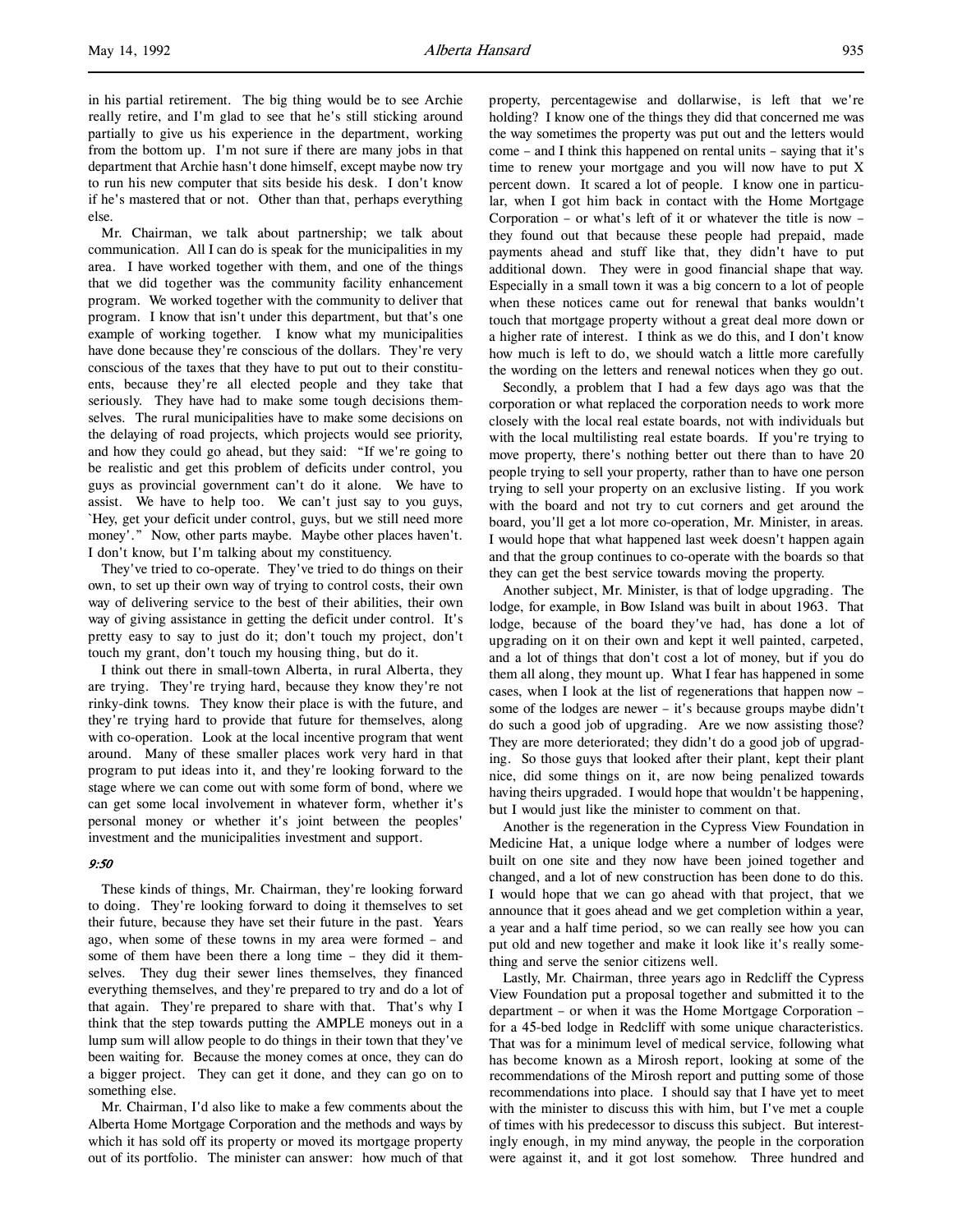and behold, when we submitted the names to them, they found 315 of them. They only lost 10 somewhere. I hope now that this is in the department, this kind of thing doesn't happen again, that when somebody applies, records are kept, and no matter whether they're against it or not, that people who are applying for it are treated with enough courtesy to say, "Look, this is an idea we can look at." Tell them up front that if we can't do it this year, maybe we'll look at it next year, but don't try and lose the darn thing so that the people don't get a chance to come forward with it. And then they wonder in a few years why nobody's talking to them.

Thank you.

MR. CHAIRMAN: The hon. Member for Calgary-Forest Lawn.

MR. PASHAK: Thank you very much, Mr. Chairman. As the minister is undoubtedly aware, the city of Calgary is somewhat unique among large Canadian cities, maybe North American cities, in that it has a unicity concept. That is, its corporate boundaries contain most of the population. In a way this gives it a lot of advantage when it comes to planning matters. Now, we note in Edmonton that there's some problems with the city of Edmonton's ability to find a site for its garbage because it doesn't have control over surrounding counties like the county of Strathcona or the municipal district of Sturgeon. They can't get the co-ordination that's necessary to solve that particular critical urban issue.

### 10:00

With the previous Minister of Municipal Affairs and with the Minister of the Environment I raised a situation that's quite critical to this, involving a development that was proposed on the bank of the Elbow River just west of the city of Calgary, upstream from where Calgary gets the major percentage of its drinking water. This development included an equestrian centre, a golf course, and a large residential development, and there were some real fears that the sewage treatment facilities weren't adequate or couldn't be planned in a sufficiently adequate way to protect the city of Calgary against possible accidents that could occur. In any event, I do know that the city of Calgary has expressed these concerns to the Minister of Municipal Affairs. They brought these concerns to the attention, certainly, of the Calgary caucus members of the government party. They're concerned, among other things, about the removal of the Bow River corridor around Canmore from the jurisdiction of the Calgary Regional Planning Commission. Their concern is obvious; they know that major developments in the corridor have implications that go far beyond tourism. They impact on regional settlement patterns, servicing, water quality, environmental matters, and from their point of view perhaps even the structure of municipal government in the region itself.

They also expressed a further concern, Mr. Chairman, with tourism initiatives that are being planned by the government and what they might do with respect to the regional urbanization strategy that Calgary had supported. They agree that the establishment of these resorts is laudable, but there's concern about the so-called family vacation destination resorts, whether they should be located in existing urban centres or be self-contained in an area well removed from urban centres and clearly not in the fringes, such as the example that I just gave the minister.

Mr. Chairman, they're also concerned about the implication of possible policy changes affecting recreation settlements as they're contained in the regional plan. Present recreational settlement policy in the Calgary regional plan allows many kinds of developments, including country residential clusters of all types. However, there's a major loophole in the regional plan through which major recreation settlements could obtain approval from the Calgary Regional Planning Commission even within urban fringe areas. So there's this jurisdictional issue, and it does put city of Calgary planning at serious risk.

The fourth issue that they've raised is the degree to which other government strategies involving rural initiatives might again impact or create increased intermunicipal conflict between Calgary and surrounding jurisdictions. They've actually suggested and made the request that rural business development programs undertaken by the government not be implemented in a manner that would undermine the principles and policies contained in the regional plans. I note from what the minister said earlier that in one of the votes he did set aside some money to provide, I think, a greater co-ordination of different municipalities when it comes to planning matters. So my basic question to the minister is to provide an update in terms of the concerns that were expressed to his department by the city of Calgary. Maybe some of their concerns have been addressed. I would be very interested in what the minister has to say on this particular matter.

#### MR. CHAIRMAN: Any further contributions? The hon. minister.

MR. FOWLER: Thank you very much, Mr. Chairman. Thank you to hon. members opposite and on this side who have raised certain matters, some of which I will respond to now, others which I will take into serious consideration after this evening. Thank you to the members who were personally kind to me in respect to my newness in the portfolio. I, too, respect the jobs that they have done in the past in municipal government, but also as members of this House, because all of us have a duty to all Albertans generally, and to a very large degree all of us try our very best from our respective positions to comply with that duty for which we have in fact been elected.

There was some indication of cuts in the home adaptation program and the seniors' independent living program, which brought about an overall decrease in that portion of the budget in vote 7. Now, the biggest reason, of course, for the decrease in total vote 7 is, very simply, that there were major cuts in the home adaptation program and the seniors' independent living program. Those reductions were the sole result of: from the time the programs were initially implemented up to the time of preparing this budget, a very great number of seniors had taken up the program. As expected, each time a senior took up a program or each time 10 seniors took up a program, there may well have been only three or four come up to that particular age range. So the rate of take up, as expected, decreased very considerably. In vote 8 the rural and native housing program has stayed much the same.

I was interested in the comments of the hon. Member for Edmonton-Beverly in respect to the senior citizens' self-contained as well as the lodges. We have recognized for some time those people that live in the self-contained and the lodges – in fact, as they age the possibility exists that there is an increasing amount of care needed for these people, a higher level than the care they received and needed when they first came into a lodge. This is in fact being constantly looked into.

The hon. Member for Edmonton-Beverly referred to downloading from the provincial government to the municipalities, and I guess this is the latest catchword. It indicates less money on the part of the provincial government to share with our partners in municipal government. Any time that we are committed to an expenditure increase over the last five or six years of around 2.5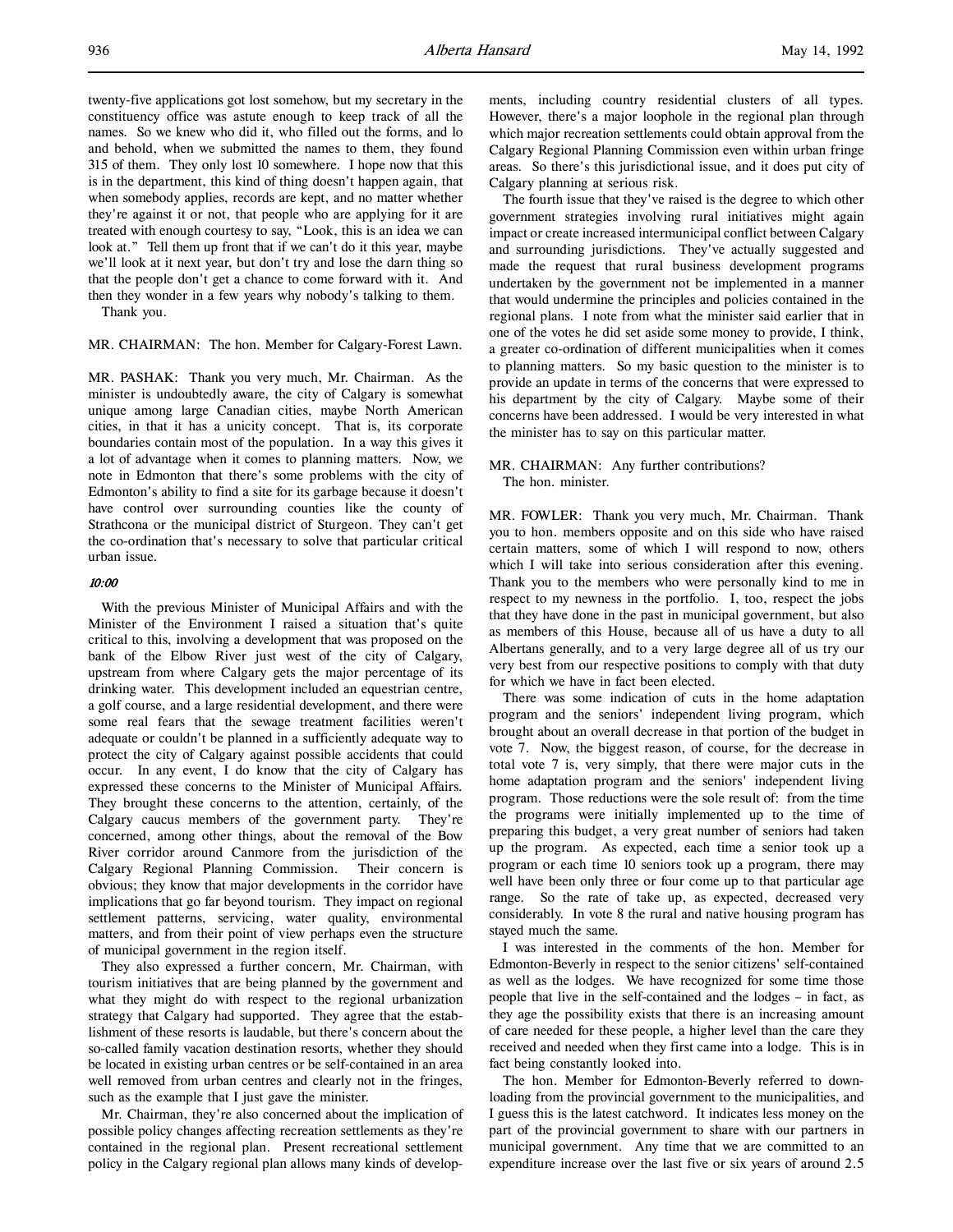percent per year, while at the same time increasing health, education, and the uncontrolled cost in social services by 4 and 5 percent or 10 percent in social services, I acknowledge it does leave less for the other 22 departments of this government. We do, in fact, ask our partners in government and the municipalities to share with us the hardship of less funds, as is the case since oil took its dive in about 1986, I believe.

I'm very much aware of the difficulties in municipalities. I'm also very much aware, but thank the hon. Member for Edmonton-Beverly for reminding me and members on this side again, that municipalities by and large appreciate being recognized that they're there. They don't need big trips of big groups and whatnot going out to municipalities. It's just a matter of even picking up the phone or dropping by as anyone is passing through so that they know that we know in this House that they are there and in existence. I imagine that appreciation extends right across to all sides of the House, to any of the 83 members that could in fact do that. I do it myself, and I know that many others do here and maintain a good relationship with the people in municipal Alberta.

I sort of regret – and I guess I would have some doubt in my mind, at least – that my predecessor, the hon. Mr. Ray Speaker, would make such a comment that those who know how to play the game will get the funds. Mr. Speaker was the longest sitting member of this House, and I'm not too sure he maintained his seat for that length of time by making that type of comment. However, I don't believe that it is necessarily true at all, and it would behoove all of us, as we try in Municipal Affairs and other departments working with municipalities, rather than playing any games, at least assisting them in knowing what the rules are, what the programs are. That is very often necessary, too, because we have so many programs in the government that it is entirely possible that they may not be fully aware of them.

## 10:10

Now, the hon. Member for Edmonton-Whitemud spoke of our past relationships with the Alberta Urban Municipalities Association, and I want to thank him for tabling the document that he did this evening. I will look forward to receiving that while at the same time expressing at least minor disappointment that an association of which I was at one time a president didn't see fit to forward the document to myself so that I could look after it.

A specific question by the hon. Member for Edmonton-Whitemud was: where does the \$20,000 in Payments to MLAs go? That's a good question, deserving of an answer, particularly at this specific time where everybody wants to know where MLAs are getting their money from, what account it's coming out of, and more specifically what it's for. The hon. member will recall that likely when both of us were still in municipal government, the Municipal Statutes Review Committee was set up. That committee was set up by government and had a number of MLAs on that committee, and that was the total budgeted amount for the ongoing committee to complete the study on municipal statutes review, which is resulting in the new Municipal Government Act, the assessment corporation Act – if it proceeds but even to the point that it is here and will require further study – and also the assessment Act generally. So that's what that payment is in fact budgeted for.

Of course, as requested by the hon. Member for Edmonton-Whitemud – and I'm sure he's fully aware of this and in all probability won't take full credit for it when it comes about – I'm more than willing to meet with the executive of AUMA, AAMD and C, Rural & Improvement Districts of this province, and also the summer villages. In fact, I've already done so. I've met the presidents of the three organizations at least twice since my

appointment, as well as sat down with their full board and just last night sat down with the full membership, I believe, of the Rural & Improvement Districts Association of Alberta, from all over this province, to discuss a very pressing concern of theirs in respect to ongoing desire for development into full-fledged municipalities. Of course, I will continue to do that.

To the hon. Member for Cypress-Redcliff, it would appear from the figures that I related this evening in the budget address that there would be something in the order of \$500 million-plus in book value, at least that much. I think the figure may be more remaining for MPI to dispose of, but I will review that figure and get back to you directly.

There were other matters raised, Mr. Chairman, and I will take serious consideration of those matters upon review of Hansard. Thank you.

MR. CHAIRMAN: Are you ready for the vote?

| 1.0.1 - Minister's Office<br>\$280,300<br>1.0.2 - Deputy Minister's Office<br>\$567,800<br>1.0.3 - Finance and Administrative<br>Services<br>\$14,320,100<br>Total Vote 1 - Departmental Support<br>Services<br>\$15,168,200<br>2.1 - Alberta Partnership Transfer Program<br>\$113,049,700<br>2.2 - Municipal Debenture Interest Rebate<br>Program<br>\$44,281,800<br>2.3 - Alberta Municipal Partnership in Local<br><b>Employment Program</b><br>2.4 - Senior Citizen Accommodation<br>Municipal Tax Grant<br>\$1,200,000<br>2.5 - Transitional Financial Assistance<br>\$1,000,000<br>Total Vote 2 - Financial Support for<br>Municipal Programs<br>\$159,531,500<br>3.1 - Program Support<br>\$720,600<br>3.2 - Senior Citizen Renters Assistance<br>\$51,799,600<br>\$73,884,200<br>3.3 - Property Owner Tax Rebate<br>Total Vote 3 - Alberta Property Tax<br>Reduction Plan, Rebates to Individuals<br>\$126,404,400<br>4.1 - Grant to Alberta Planning Fund<br>\$6,292,500<br>4.2 - Co-ordination and Administration<br>of Community Planning<br>\$3,735,200<br>Total Vote 4 - Support to Community<br><b>Planning Services</b><br>\$10,027,700<br>5.1 - Program Support<br>\$478,000<br>5.2 - Administrative Assistance to<br><b>Local Authorities</b><br>\$3,160,100<br>5.3 - Administration of Improvement<br>Districts<br>\$2,570,600<br>5.4 - Administration of Special Areas<br>\$72,000<br>5.5 - Assessment Services<br>\$13,137,100<br>Total Vote 5 - Administrative and Technical<br>Support to Municipalities<br>\$19,417,800<br>Total Vote 6 - Regulatory Boards<br>\$1,970,400<br>7.1 - Program Support<br>\$2,839,700<br>7.2 - Program Delivery, Southern Alberta<br>\$11,080,700 | Agreed to:                               |              |
|--------------------------------------------------------------------------------------------------------------------------------------------------------------------------------------------------------------------------------------------------------------------------------------------------------------------------------------------------------------------------------------------------------------------------------------------------------------------------------------------------------------------------------------------------------------------------------------------------------------------------------------------------------------------------------------------------------------------------------------------------------------------------------------------------------------------------------------------------------------------------------------------------------------------------------------------------------------------------------------------------------------------------------------------------------------------------------------------------------------------------------------------------------------------------------------------------------------------------------------------------------------------------------------------------------------------------------------------------------------------------------------------------------------------------------------------------------------------------------------------------------------------------------------------------------------------------------------------------------------------------------------------------------------------------------------------------------|------------------------------------------|--------------|
|                                                                                                                                                                                                                                                                                                                                                                                                                                                                                                                                                                                                                                                                                                                                                                                                                                                                                                                                                                                                                                                                                                                                                                                                                                                                                                                                                                                                                                                                                                                                                                                                                                                                                                        |                                          |              |
|                                                                                                                                                                                                                                                                                                                                                                                                                                                                                                                                                                                                                                                                                                                                                                                                                                                                                                                                                                                                                                                                                                                                                                                                                                                                                                                                                                                                                                                                                                                                                                                                                                                                                                        |                                          |              |
|                                                                                                                                                                                                                                                                                                                                                                                                                                                                                                                                                                                                                                                                                                                                                                                                                                                                                                                                                                                                                                                                                                                                                                                                                                                                                                                                                                                                                                                                                                                                                                                                                                                                                                        |                                          |              |
|                                                                                                                                                                                                                                                                                                                                                                                                                                                                                                                                                                                                                                                                                                                                                                                                                                                                                                                                                                                                                                                                                                                                                                                                                                                                                                                                                                                                                                                                                                                                                                                                                                                                                                        |                                          |              |
|                                                                                                                                                                                                                                                                                                                                                                                                                                                                                                                                                                                                                                                                                                                                                                                                                                                                                                                                                                                                                                                                                                                                                                                                                                                                                                                                                                                                                                                                                                                                                                                                                                                                                                        |                                          |              |
|                                                                                                                                                                                                                                                                                                                                                                                                                                                                                                                                                                                                                                                                                                                                                                                                                                                                                                                                                                                                                                                                                                                                                                                                                                                                                                                                                                                                                                                                                                                                                                                                                                                                                                        |                                          |              |
|                                                                                                                                                                                                                                                                                                                                                                                                                                                                                                                                                                                                                                                                                                                                                                                                                                                                                                                                                                                                                                                                                                                                                                                                                                                                                                                                                                                                                                                                                                                                                                                                                                                                                                        |                                          |              |
|                                                                                                                                                                                                                                                                                                                                                                                                                                                                                                                                                                                                                                                                                                                                                                                                                                                                                                                                                                                                                                                                                                                                                                                                                                                                                                                                                                                                                                                                                                                                                                                                                                                                                                        |                                          |              |
|                                                                                                                                                                                                                                                                                                                                                                                                                                                                                                                                                                                                                                                                                                                                                                                                                                                                                                                                                                                                                                                                                                                                                                                                                                                                                                                                                                                                                                                                                                                                                                                                                                                                                                        |                                          |              |
|                                                                                                                                                                                                                                                                                                                                                                                                                                                                                                                                                                                                                                                                                                                                                                                                                                                                                                                                                                                                                                                                                                                                                                                                                                                                                                                                                                                                                                                                                                                                                                                                                                                                                                        |                                          |              |
|                                                                                                                                                                                                                                                                                                                                                                                                                                                                                                                                                                                                                                                                                                                                                                                                                                                                                                                                                                                                                                                                                                                                                                                                                                                                                                                                                                                                                                                                                                                                                                                                                                                                                                        |                                          |              |
|                                                                                                                                                                                                                                                                                                                                                                                                                                                                                                                                                                                                                                                                                                                                                                                                                                                                                                                                                                                                                                                                                                                                                                                                                                                                                                                                                                                                                                                                                                                                                                                                                                                                                                        |                                          |              |
|                                                                                                                                                                                                                                                                                                                                                                                                                                                                                                                                                                                                                                                                                                                                                                                                                                                                                                                                                                                                                                                                                                                                                                                                                                                                                                                                                                                                                                                                                                                                                                                                                                                                                                        |                                          |              |
|                                                                                                                                                                                                                                                                                                                                                                                                                                                                                                                                                                                                                                                                                                                                                                                                                                                                                                                                                                                                                                                                                                                                                                                                                                                                                                                                                                                                                                                                                                                                                                                                                                                                                                        |                                          |              |
|                                                                                                                                                                                                                                                                                                                                                                                                                                                                                                                                                                                                                                                                                                                                                                                                                                                                                                                                                                                                                                                                                                                                                                                                                                                                                                                                                                                                                                                                                                                                                                                                                                                                                                        |                                          |              |
|                                                                                                                                                                                                                                                                                                                                                                                                                                                                                                                                                                                                                                                                                                                                                                                                                                                                                                                                                                                                                                                                                                                                                                                                                                                                                                                                                                                                                                                                                                                                                                                                                                                                                                        |                                          |              |
|                                                                                                                                                                                                                                                                                                                                                                                                                                                                                                                                                                                                                                                                                                                                                                                                                                                                                                                                                                                                                                                                                                                                                                                                                                                                                                                                                                                                                                                                                                                                                                                                                                                                                                        |                                          |              |
|                                                                                                                                                                                                                                                                                                                                                                                                                                                                                                                                                                                                                                                                                                                                                                                                                                                                                                                                                                                                                                                                                                                                                                                                                                                                                                                                                                                                                                                                                                                                                                                                                                                                                                        |                                          |              |
|                                                                                                                                                                                                                                                                                                                                                                                                                                                                                                                                                                                                                                                                                                                                                                                                                                                                                                                                                                                                                                                                                                                                                                                                                                                                                                                                                                                                                                                                                                                                                                                                                                                                                                        |                                          |              |
|                                                                                                                                                                                                                                                                                                                                                                                                                                                                                                                                                                                                                                                                                                                                                                                                                                                                                                                                                                                                                                                                                                                                                                                                                                                                                                                                                                                                                                                                                                                                                                                                                                                                                                        |                                          |              |
|                                                                                                                                                                                                                                                                                                                                                                                                                                                                                                                                                                                                                                                                                                                                                                                                                                                                                                                                                                                                                                                                                                                                                                                                                                                                                                                                                                                                                                                                                                                                                                                                                                                                                                        |                                          |              |
|                                                                                                                                                                                                                                                                                                                                                                                                                                                                                                                                                                                                                                                                                                                                                                                                                                                                                                                                                                                                                                                                                                                                                                                                                                                                                                                                                                                                                                                                                                                                                                                                                                                                                                        |                                          |              |
|                                                                                                                                                                                                                                                                                                                                                                                                                                                                                                                                                                                                                                                                                                                                                                                                                                                                                                                                                                                                                                                                                                                                                                                                                                                                                                                                                                                                                                                                                                                                                                                                                                                                                                        |                                          |              |
|                                                                                                                                                                                                                                                                                                                                                                                                                                                                                                                                                                                                                                                                                                                                                                                                                                                                                                                                                                                                                                                                                                                                                                                                                                                                                                                                                                                                                                                                                                                                                                                                                                                                                                        |                                          |              |
|                                                                                                                                                                                                                                                                                                                                                                                                                                                                                                                                                                                                                                                                                                                                                                                                                                                                                                                                                                                                                                                                                                                                                                                                                                                                                                                                                                                                                                                                                                                                                                                                                                                                                                        |                                          |              |
|                                                                                                                                                                                                                                                                                                                                                                                                                                                                                                                                                                                                                                                                                                                                                                                                                                                                                                                                                                                                                                                                                                                                                                                                                                                                                                                                                                                                                                                                                                                                                                                                                                                                                                        |                                          |              |
|                                                                                                                                                                                                                                                                                                                                                                                                                                                                                                                                                                                                                                                                                                                                                                                                                                                                                                                                                                                                                                                                                                                                                                                                                                                                                                                                                                                                                                                                                                                                                                                                                                                                                                        |                                          |              |
|                                                                                                                                                                                                                                                                                                                                                                                                                                                                                                                                                                                                                                                                                                                                                                                                                                                                                                                                                                                                                                                                                                                                                                                                                                                                                                                                                                                                                                                                                                                                                                                                                                                                                                        |                                          |              |
|                                                                                                                                                                                                                                                                                                                                                                                                                                                                                                                                                                                                                                                                                                                                                                                                                                                                                                                                                                                                                                                                                                                                                                                                                                                                                                                                                                                                                                                                                                                                                                                                                                                                                                        |                                          |              |
|                                                                                                                                                                                                                                                                                                                                                                                                                                                                                                                                                                                                                                                                                                                                                                                                                                                                                                                                                                                                                                                                                                                                                                                                                                                                                                                                                                                                                                                                                                                                                                                                                                                                                                        |                                          |              |
|                                                                                                                                                                                                                                                                                                                                                                                                                                                                                                                                                                                                                                                                                                                                                                                                                                                                                                                                                                                                                                                                                                                                                                                                                                                                                                                                                                                                                                                                                                                                                                                                                                                                                                        |                                          |              |
|                                                                                                                                                                                                                                                                                                                                                                                                                                                                                                                                                                                                                                                                                                                                                                                                                                                                                                                                                                                                                                                                                                                                                                                                                                                                                                                                                                                                                                                                                                                                                                                                                                                                                                        |                                          |              |
|                                                                                                                                                                                                                                                                                                                                                                                                                                                                                                                                                                                                                                                                                                                                                                                                                                                                                                                                                                                                                                                                                                                                                                                                                                                                                                                                                                                                                                                                                                                                                                                                                                                                                                        |                                          |              |
|                                                                                                                                                                                                                                                                                                                                                                                                                                                                                                                                                                                                                                                                                                                                                                                                                                                                                                                                                                                                                                                                                                                                                                                                                                                                                                                                                                                                                                                                                                                                                                                                                                                                                                        |                                          |              |
|                                                                                                                                                                                                                                                                                                                                                                                                                                                                                                                                                                                                                                                                                                                                                                                                                                                                                                                                                                                                                                                                                                                                                                                                                                                                                                                                                                                                                                                                                                                                                                                                                                                                                                        |                                          |              |
|                                                                                                                                                                                                                                                                                                                                                                                                                                                                                                                                                                                                                                                                                                                                                                                                                                                                                                                                                                                                                                                                                                                                                                                                                                                                                                                                                                                                                                                                                                                                                                                                                                                                                                        |                                          |              |
|                                                                                                                                                                                                                                                                                                                                                                                                                                                                                                                                                                                                                                                                                                                                                                                                                                                                                                                                                                                                                                                                                                                                                                                                                                                                                                                                                                                                                                                                                                                                                                                                                                                                                                        |                                          |              |
|                                                                                                                                                                                                                                                                                                                                                                                                                                                                                                                                                                                                                                                                                                                                                                                                                                                                                                                                                                                                                                                                                                                                                                                                                                                                                                                                                                                                                                                                                                                                                                                                                                                                                                        |                                          |              |
|                                                                                                                                                                                                                                                                                                                                                                                                                                                                                                                                                                                                                                                                                                                                                                                                                                                                                                                                                                                                                                                                                                                                                                                                                                                                                                                                                                                                                                                                                                                                                                                                                                                                                                        |                                          |              |
|                                                                                                                                                                                                                                                                                                                                                                                                                                                                                                                                                                                                                                                                                                                                                                                                                                                                                                                                                                                                                                                                                                                                                                                                                                                                                                                                                                                                                                                                                                                                                                                                                                                                                                        | 7.3 - Program Delivery, Northern Alberta | \$14,981,500 |